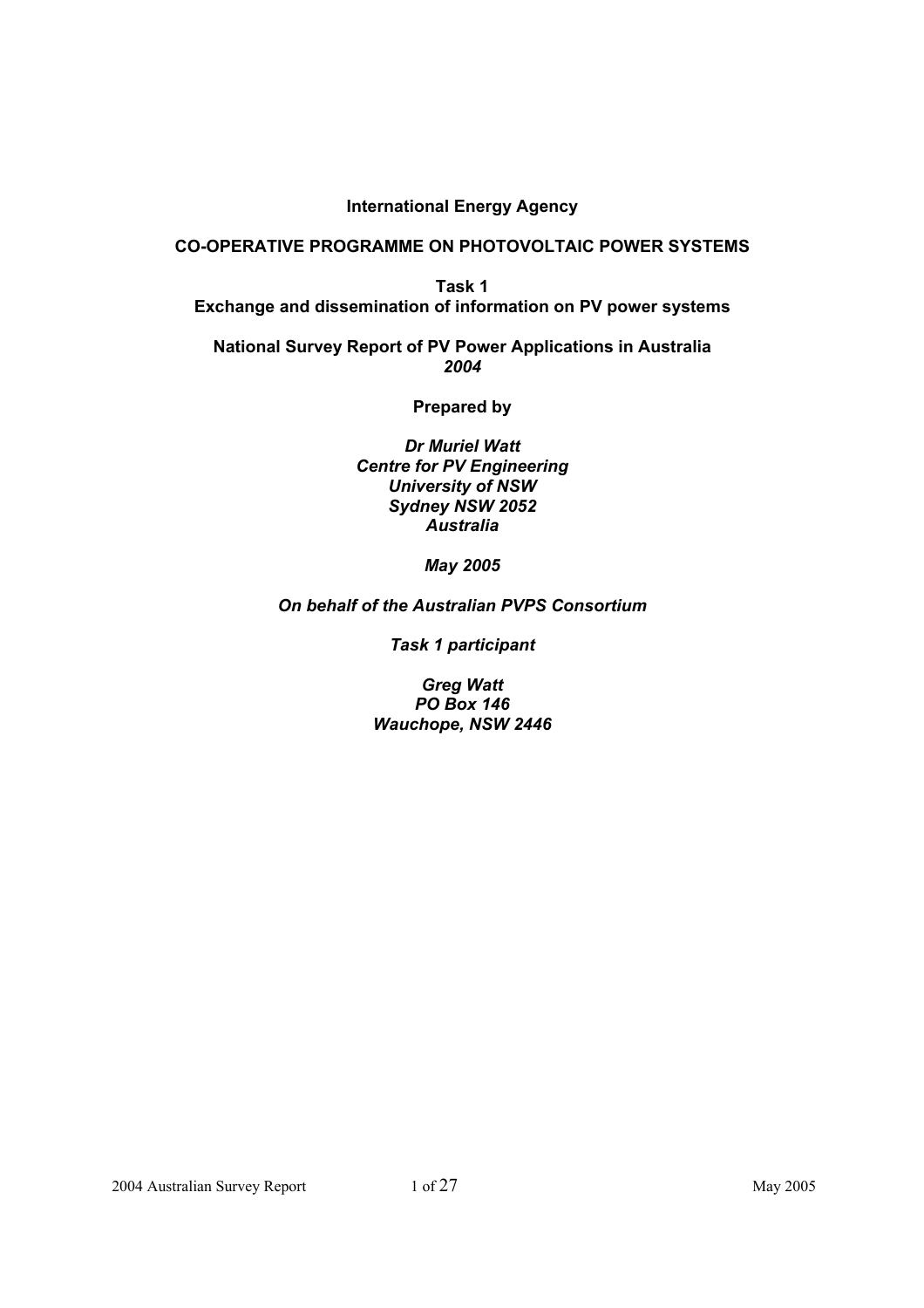# **Table of Contents**

| i                       |                                                                                    |  |
|-------------------------|------------------------------------------------------------------------------------|--|
| ii                      |                                                                                    |  |
| iii                     |                                                                                    |  |
| $\mathbf{1}$            |                                                                                    |  |
| $\overline{2}$          |                                                                                    |  |
|                         | 2.1                                                                                |  |
|                         | 2.2                                                                                |  |
|                         | 2.3                                                                                |  |
|                         | 2.4                                                                                |  |
|                         | Public budgets for market stimulation, demonstration programmes and R&D  14<br>2.5 |  |
| $\mathbf{3}$            |                                                                                    |  |
|                         | 3.1                                                                                |  |
|                         | 3.3                                                                                |  |
|                         | 3.4                                                                                |  |
| 3.5                     |                                                                                    |  |
| 3.6                     |                                                                                    |  |
| $\overline{\mathbf{4}}$ |                                                                                    |  |
|                         | 4.1                                                                                |  |
|                         | 4.2                                                                                |  |
|                         | 4.3                                                                                |  |
| 5                       |                                                                                    |  |
|                         | <b>Annex A</b>                                                                     |  |
|                         | <b>Annex B</b>                                                                     |  |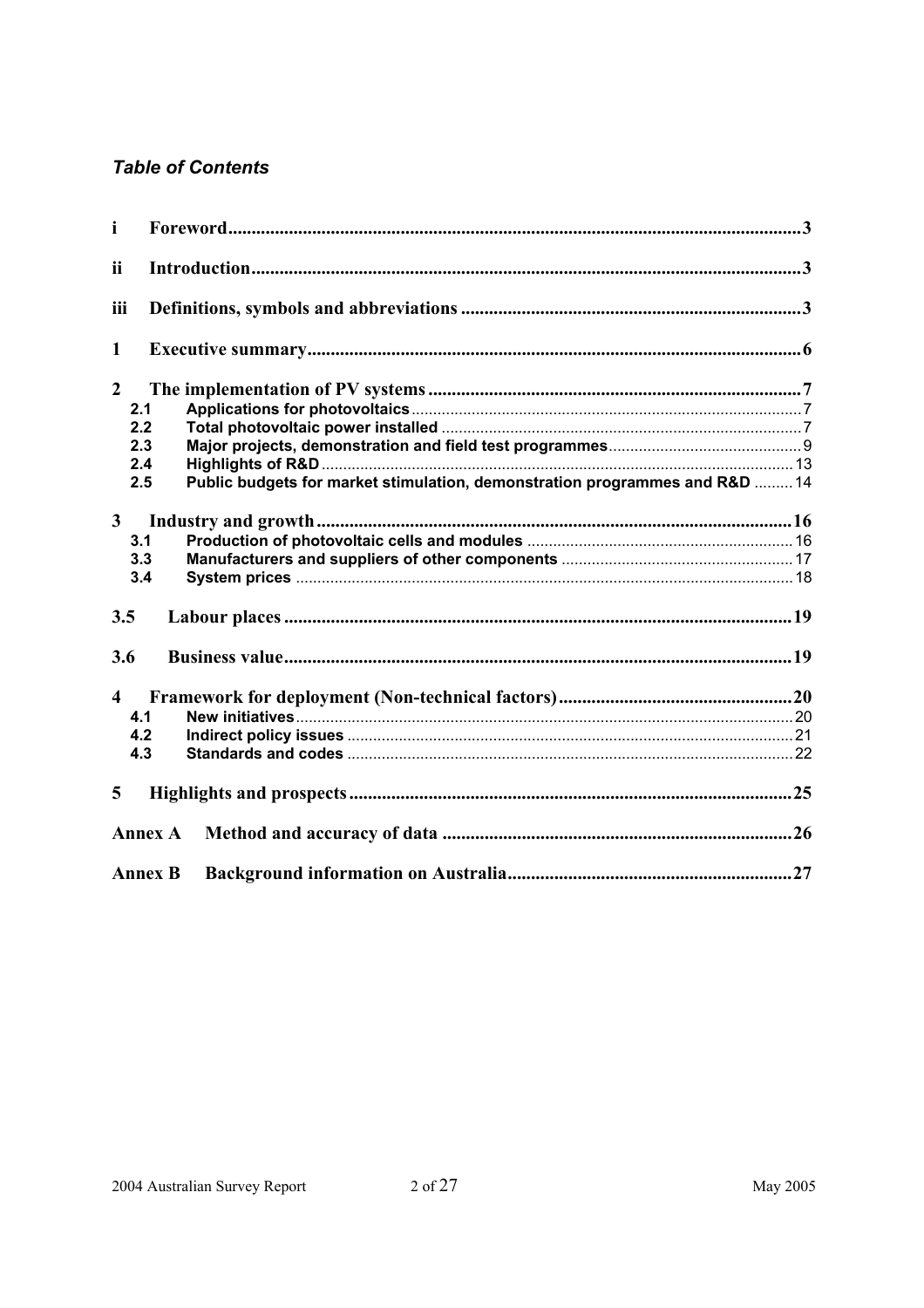#### *i Foreword*

The International Energy Agency (IEA), founded in November 1974, is an autonomous body within the framework of the organisation for Economic Co-operation and Development (OECD), which carries out a comprehensive programme of energy co-operation among its 23 member countries. The European Commission also participates in the work of the Agency.

The IEA Photovoltaic Power Systems Programme (IEA-PVPS) is one of the collaborative R & D agreements established within the IEA and, since 1993, its participants have been conducting a variety of joint projects in the applications of photovoltaic conversion of solar energy into electricity.

The nineteen participating countries are Australia (AUS), Austria (AUT), Canada (CAN), Denmark (DNK), France (FRA), Germany (DEU), Israel (ISR), Italy (ITA), Japan (JPN), Korea (KOR), Mexico (MEX), The Netherlands (NLD), Norway (NOR), Portugal (PRT), Spain (ESP), Sweden (SWE), Switzerland (CHE), The United Kingdom (GBR) and The United States of America (USA). The European Commission is also a member.

The overall programme is headed by an Executive Committee composed of one representative from each participating country, while the management of individual research projects (tasks) is the responsibility of Operating Agents. Nine tasks have been established, and currently five are active. Information about these tasks can be found on the public website www.iea-pvps.org. A new task concerning PV hybrid systems is now being developed.

The objective of Task 1 is to promote and facilitate the exchange and dissemination of information on the technical, economic, environmental and social aspects of photovoltaic power systems.

## *ii Introduction*

The objective of Task 1 of the IEA Photovoltaic Power Systems Programme is to facilitate the exchange and dissemination of information on the technical, economic, environmental and social aspects of photovoltaic power systems. An important deliverable of Task 1 is the annual *Trends in photovoltaic applications* report. This report gives information on trends in PV power applications in the PVPS member and other countries and is largely based on the information provided in the *National Survey Reports* which are produced annually by each Task 1 participant. The public PVPS website also plays an important role in disseminating information arising from the programme, including national information.

## *iii Definitions, symbols and abbreviations*

For the purposes of the National Survey Reports, the following definitions apply:

PV power system market: The market for all nationally installed (terrestrial) PV applications with a PV power capacity of 40 W or more.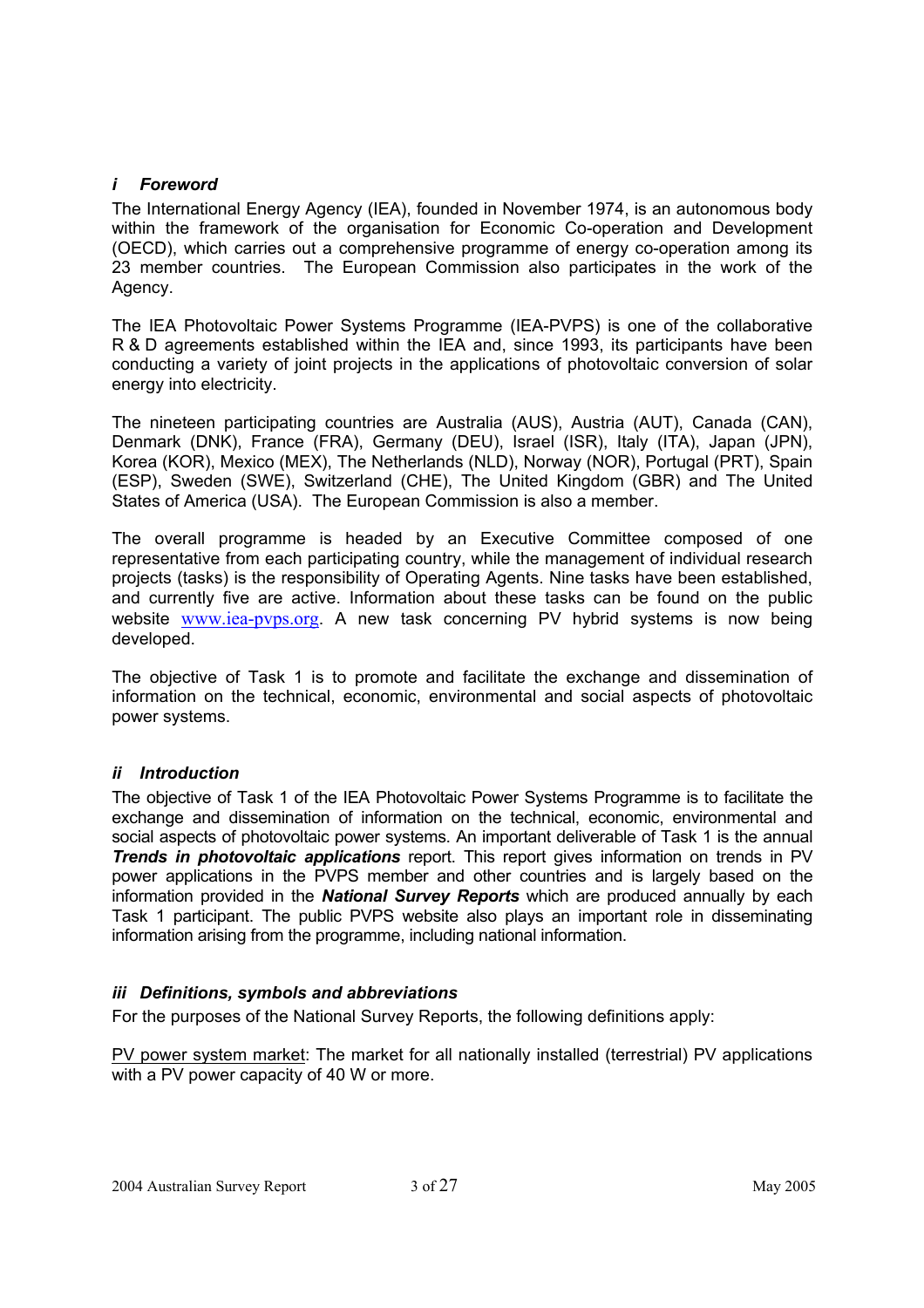Installed PV power: Power delivered by a PV module or a PV array under standard test conditions (STC) – irradiance of 1 000 W/m<sup>2</sup>, cell junction temperature of 25<sup>o</sup>C, AM 1,5 solar spectrum – (also see 'Rated power').

Rated power: Amount of power produced by a PV module or array under STC, written as W.

PV system: Set of interconnected elements such as PV modules, inverters that convert d.c. current of the modules into a.c. current, storage batteries and all installation and control components with a PV power capacity of 40 W or more.

Module manufacturer: An organisation carrying out the encapsulation in the process of the production of PV modules.

Off-grid domestic PV power system: System installed to provide power mainly to a household or village not connected to the (main) utility grid(s). Often a means to store electricity is used (most commonly lead-acid batteries). Also referred to as 'stand-alone PV power system'. Can also provide power to domestic and community users (plus some other applications) via a 'mini-grid', often as a hybrid with another source of power.

Off-grid non-domestic PV power system: System used for a variety of industrial and agricultural applications such as water pumping, remote communications, telecommunication relays, safety and protection devices, etc. that are not connected to the utility grid. Usually a means to store electricity is used. Also referred to as 'stand-alone PV power system'.

Grid-connected distributed PV power system: System installed to provide power to a gridconnected customer or directly to the electricity grid (specifically where that part of the electricity grid is configured to supply power to a number of customers rather than to provide a bulk transport function). Such systems may be on or integrated into the customer's premises often on the demand side of the electricity meter, on public and commercial buildings, or simply in the built environment on motorway sound barriers etc. They may be specifically designed for support of the utility distribution grid. Size is not a determining feature – while a 1 MW PV system on a rooftop may be large by PV standards, this is not the case for other forms of distributed generation.

Grid-connected centralized PV power system: Power production system performing the function of a centralized power station. The power supplied by such a system is not associated with a particular electricity customer, and the system is not located to specifically perform functions on the electricity grid other than the supply of bulk power. Typically ground mounted and functioning independently of any nearby development.

Turnkey price: Price of an installed PV system excluding VAT/TVA/sales taxes, operation and maintenance costs but including installation costs. For an off-grid PV system, the prices associated with storage battery maintenance/replacement are excluded. If additional costs are incurred for reasons not directly related to the PV system, these should be excluded. (E.g. If extra costs are incurred fitting PV modules to a factory roof because special precautions are required to avoid disrupting production, these extra costs should not be included. Equally the additional transport costs of installing a telecommunication systems in a remote area are excluded).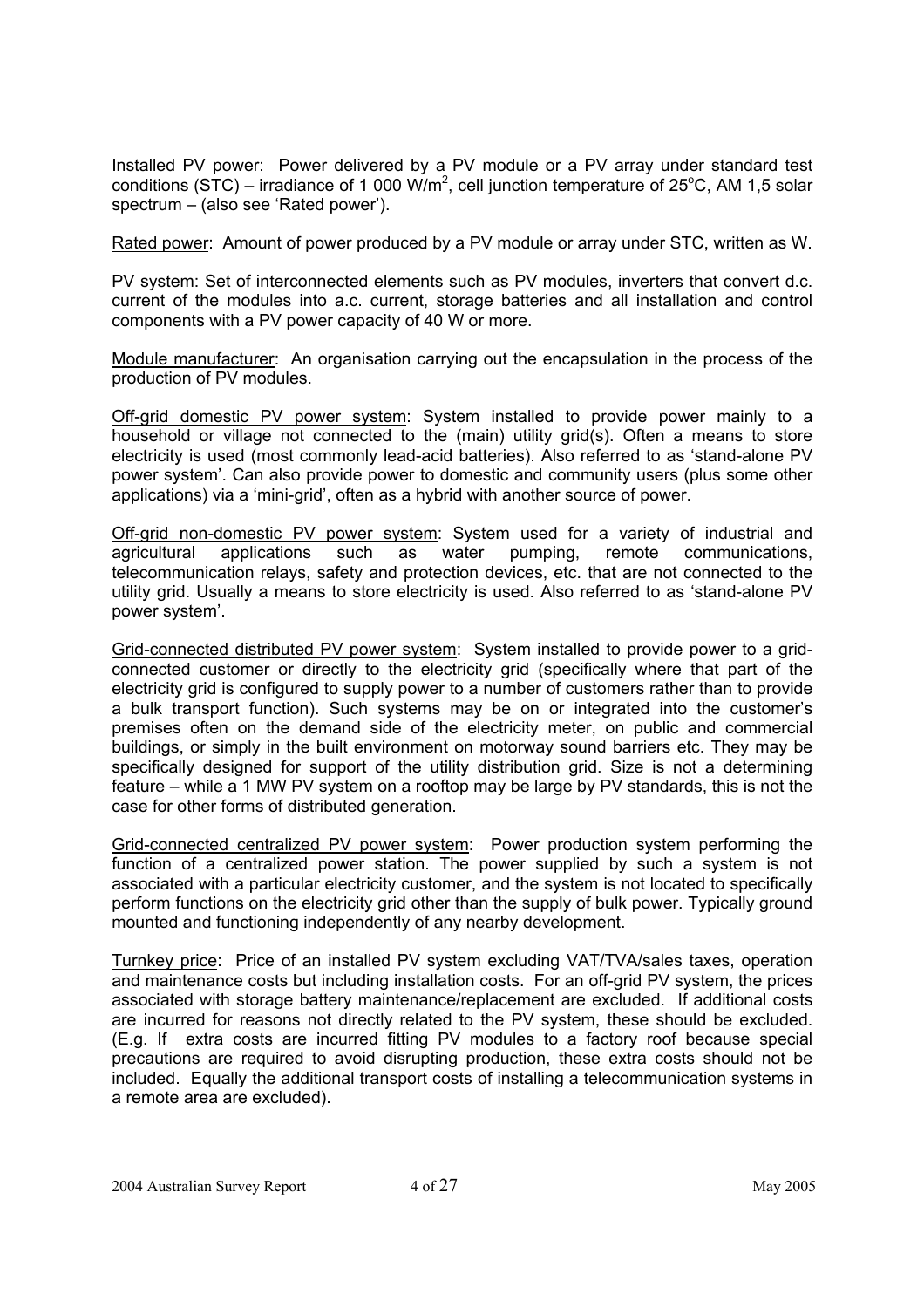Field Test Programme: A programme to test the performance of PV systems/components in real conditions.

Demonstration Programme: A programme to demonstrate the operation of PV systems and their application to potential users/owners.

Market deployment initiative: Initiatives to encourage the market deployment of PV through the use of market instruments such as green pricing, rate based incentives etc. These may be implemented by government, the finance industry, utilities etc.

**NC: National Currency** 

Final annual yield: Total PV energy delivered to the load during the year per kW of power installed.

Performance ratio: Ratio of the final annual (monthly, daily) yield to the reference annual (monthly, daily) yield, where the reference annual (monthly, daily) yield is the theoretical annual (monthly, daily) available energy per kW of installed PV power.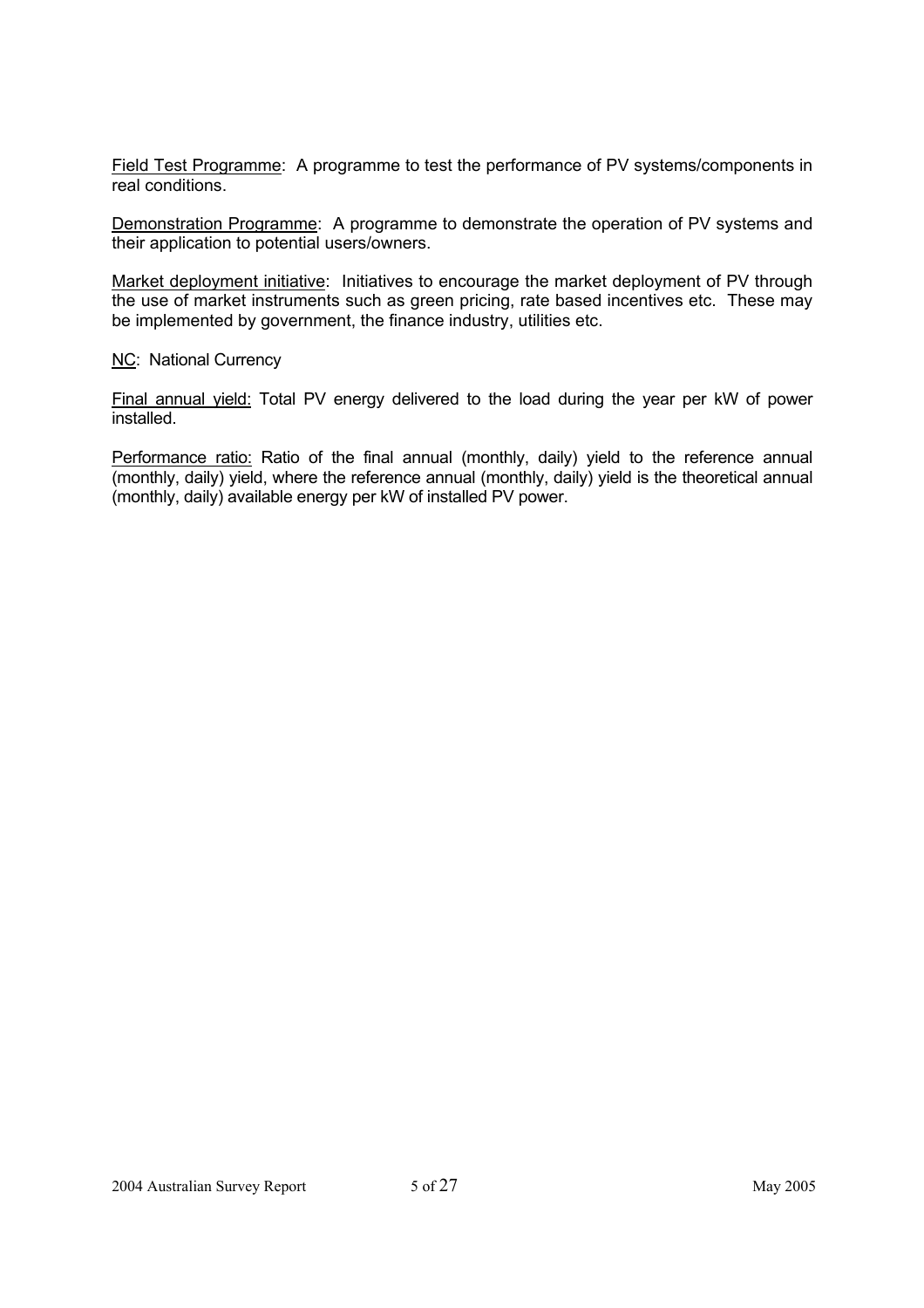## *1 Executive summary*

## • Installed PV power

Total PV installed in Australia reached 52 MW in 2004, an increase of 15% over 2003. The market growth rate remains steady, as does the proportion of installations in each end use category. Off-grid installations represent 87% of installed capacity and grid installations, including diesel grids, 13%. Direct government support was provided for approximately 30% of off-grid installations, and almost 100% of grid installations.

## • Costs & prices

Module costs have risen, in current dollar terms, to around AUD 10 per Wp, reflecting international market prices. Prices for some inverters and for grid systems have also risen. Installation costs have been impacted by increasingly stringent occupational, health and safety regulations associated with insurance.

## • PV production

PV cell production capacity in Australia increased to 40MW and is expected to reach 50 MW in 2005. Cell production increased to 35 MW and module production remained at 8 MW. 77% of cells and 50% of modules manufactured in Australia were exported while around 40% of modules installed were imported. A 5 MW pilot line was installed for the new Sliver™ technology and production will commence in 2005.

• Budgets for PV

State and Federal governments provided AUD 4.3 million for PV research and development and AUD 16.1 for market support via the PV Rebate Programme and the Renewable Remote Power Generation Programme. This level of funding is expected to continue through 2005.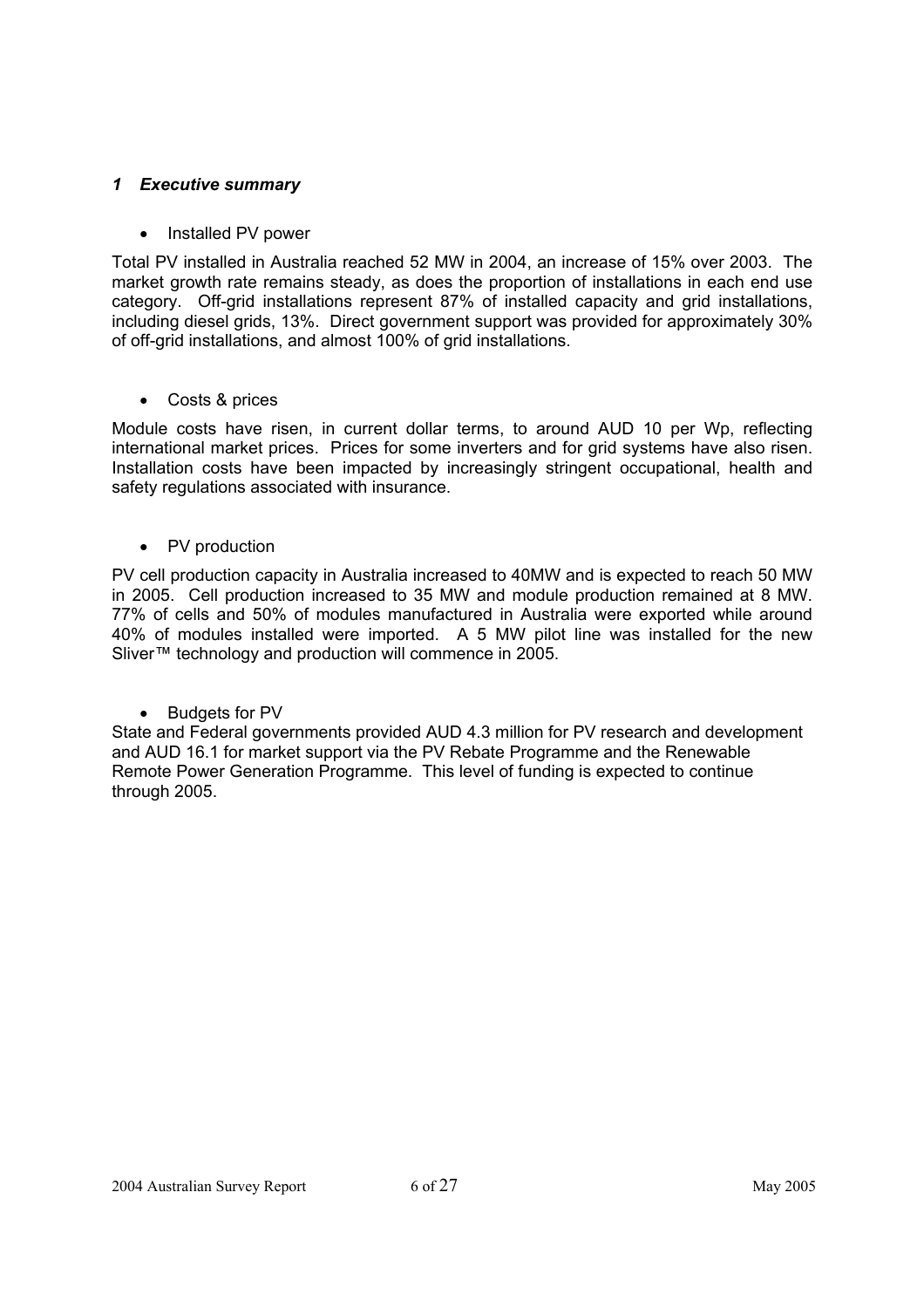# *2 The implementation of PV systems*

The PV power system market is defined as the market of all nationally installed (terrestrial) PV applications with a PV capacity of 40 W or more. A PV system consists of modules, inverters, batteries and all installation and control components for modules, inverters and batteries.

## **2.1 Applications for photovoltaics**

The main applications for PV in Australia are for off-grid industrial and agricultural applications. These include power systems for telecommunications, signalling, cathodic protection, water pumping. Significant markets also exist for off grid residential power supplies and increasingly for fuel saving and peak load reduction on community diesel grid systems. Grid connected PV applications have increased in recent years, largely as a result of government grant programs. The main applications are rooftop systems for private residences, schools and community buildings.

## **2.2 Total photovoltaic power installed**

The total cumulative installed PV power by sub-market on the 31 December of each year from 1992 onwards is shown in Table 1.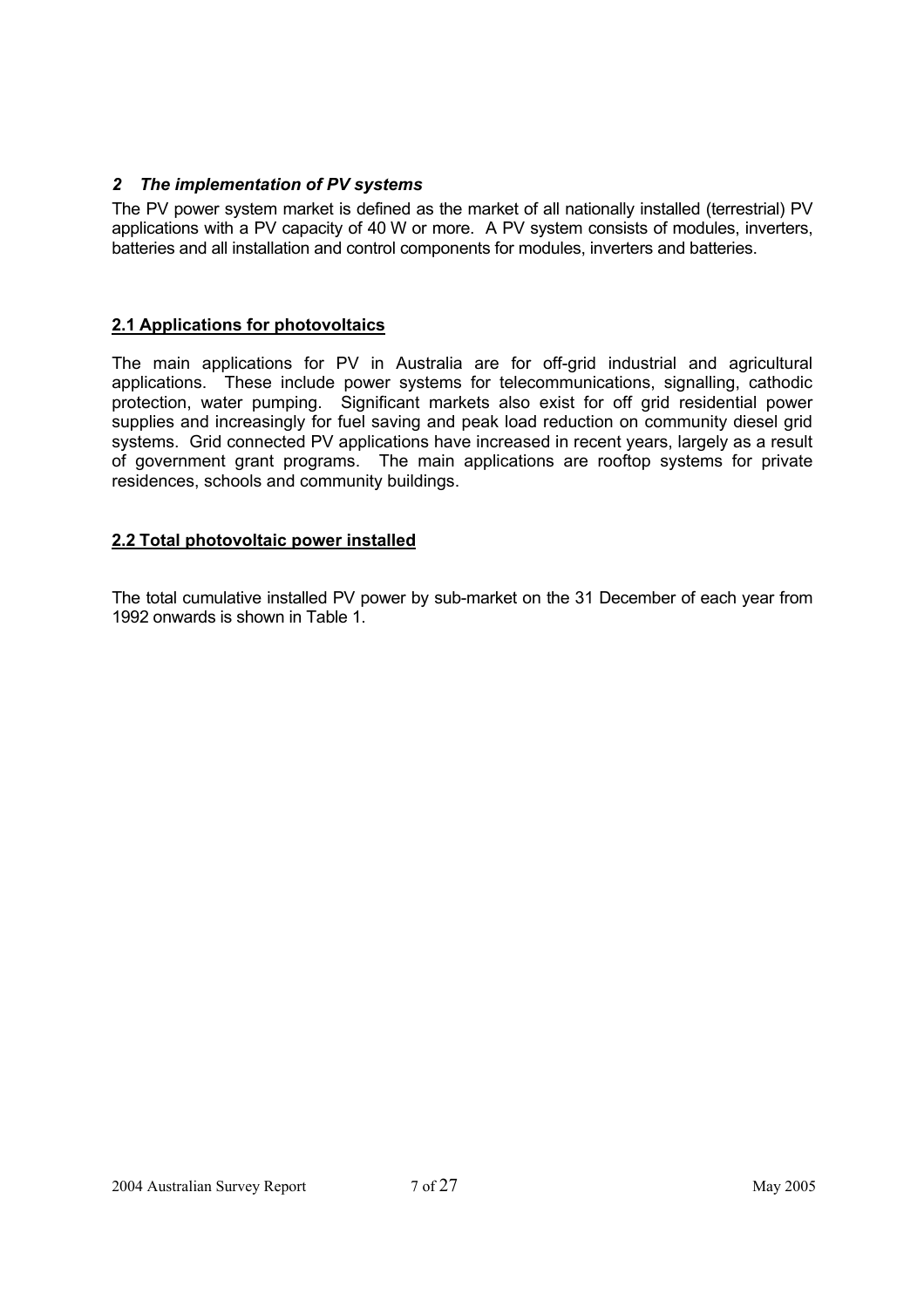| Sub-<br><b>I</b> Imarket/<br><b>application</b>                      | 31<br>Dec.<br>1992<br>kWp | 31<br>Dec.<br>1993<br>kWp | 31<br>Dec.<br>1994<br>kWp | 31<br>Dec.<br>1995<br>kWp | 31<br>Dec.<br>1996<br>kWp | 31<br>Dec.<br>1997<br>kWp | 31<br>Dec.<br>1998<br>kWp | 31<br>Dec.<br>1999<br>kWp | 31<br>Dec.<br>2000<br>kWp | 31<br>Dec.<br>2001<br>kWp | 31<br>Dec.<br>2002<br>kWp | 31<br>Dec<br>2003<br>kWp                            | 31<br>Dec<br>2004<br>kWp |
|----------------------------------------------------------------------|---------------------------|---------------------------|---------------------------|---------------------------|---------------------------|---------------------------|---------------------------|---------------------------|---------------------------|---------------------------|---------------------------|-----------------------------------------------------|--------------------------|
| off-grid<br>domestic<br>including<br><b>T</b> recreational<br>market | 560                       | 2 0 3 0                   | 2600                      | 3 2 7 0                   | 4 0 8 0                   | 4860                      | 5960                      | 6820                      | 9 1 1 0                   | 10 960                    | 12 140                    | 13 590                                              | 15 900                   |
| $\blacksquare$ off-grid non- $\blacksquare$ 5 760<br>domestic        |                           | 6865                      | 8 0 8 0                   | 9 3 8 0                   | 11 520                    | 13 3 20                   | 15 080                    | 16 360                    | 17 060                    | 19 170                    | 22 740                    | 26 060                                              | 29640                    |
| <b>Igrid-</b><br>connected<br>distributed                            |                           | 5                         | 20                        | 30                        | 80                        | 200                       | 850                       | 1490                      | 2 3 9 0                   | 2800                      | 3 4 0 0                   | 4 6 3 0                                             | 5410                     |
| <b>Igrid-</b><br>connected<br>centralized <sup>2</sup>               |                           |                           |                           | 20                        | 20                        | 320                       | 630                       | 650                       | 650                       | 650                       | 850                       | 1 3 5 0                                             | 1 3 5 0                  |
| <b>TOTAL</b>                                                         | 300                       | 8900                      | 10 700                    |                           | 12 700 15 700             | 18 700                    |                           |                           |                           |                           |                           | 22 520   25 320   29 210   33 580   39 130   45 630 | 52 300                   |

**Table 1: The cumulative installed PV power in Australia in 4 sub-markets.** 

**1**: Includes replacements, but old modules onsold **2**: Includes diesel grids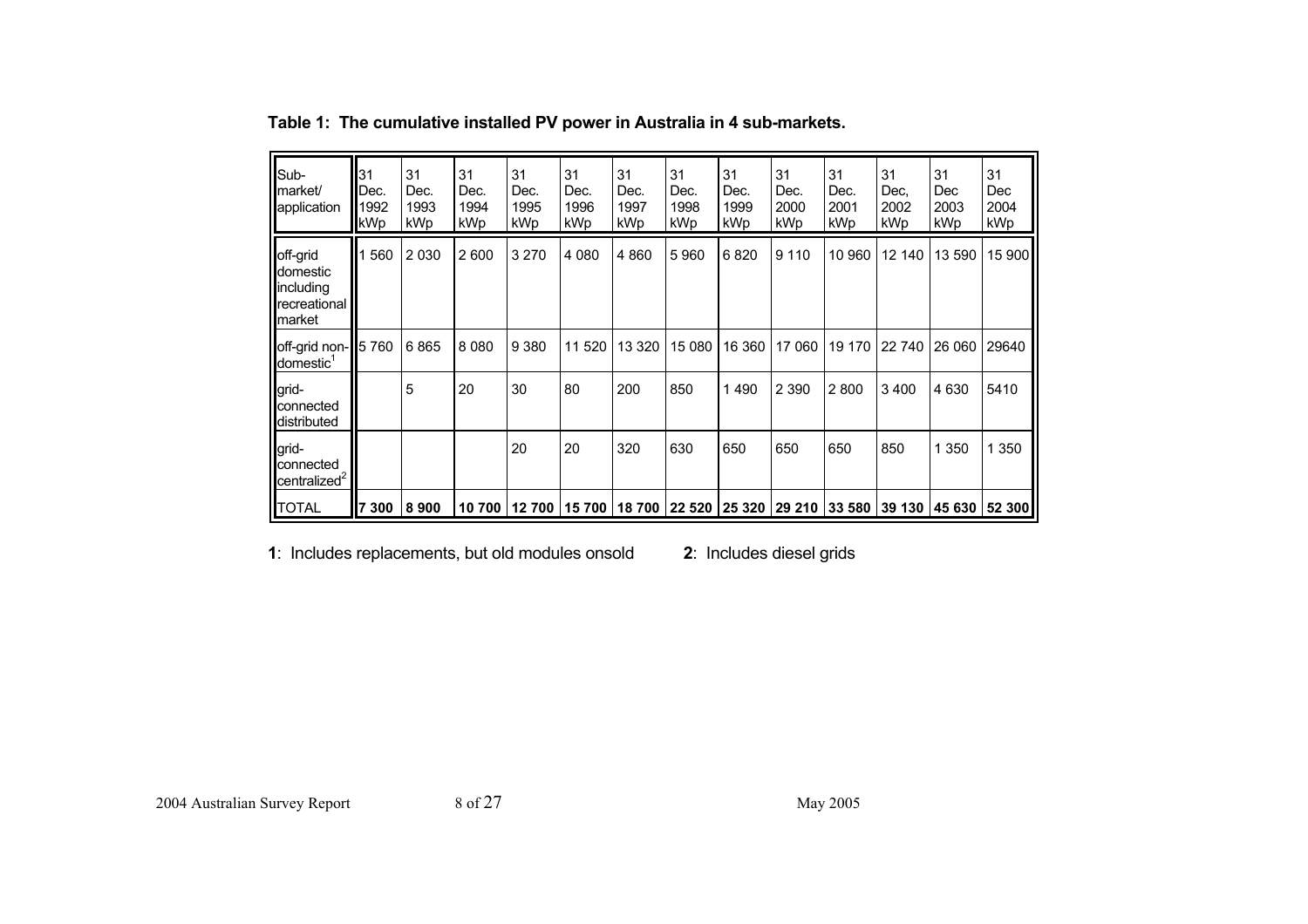#### **2.3 Major projects, demonstration and field test programmes**

## *PVRP – Photovoltaic Rebate Programme*

#### **a) reasons for, and goals of, embarking on the programme;**

The PVRP aims to provide government assistance to householders and owners of community buildings, such as schools, to install photovoltaic systems. Other key objectives are to:

- Reduce greenhouse emissions;
- Assist in the development of the Australian PV industry; and
- Increase public awareness of renewable energy.

#### **b) size and main technical and economic data;**

878 systems were installed in 2004, amounting to 1.17 MWp. 58% of customers, accounting for 66% of installed capacity, were on grid connected buildings and a total of AUD 3.64 million was allocated in rebates. Since the start of the programme in 2000, more than 5,700 systems, using 6.8 MWp of PV, have been installed and rebates of AUD 30.3 million have been provided.

#### **c) funding sources and cost sharing;**

Australian Government funded, with administration by the State Governments. An initial amount of AUD 31 million was allocated over 4 years, with grants of AUD 5,000 per kWp provided, to a maximum of AUD 7,500 per residential system and AUD 10,000 per community building system. Further allocations of AUD 5.8 million were made in 2003 and the programme was extended to 2005. Grants have been reduced to AUD 4,000 for residential systems and 8,000 for community systems.

#### **d) main accomplishments by the end of the reporting year;**

Approvals for grid connected systems overtook those for off-grid systems by mid 2002 and now account for the majority of installations. Over 200 systems have been installed on community buildings, including schools. System sizes have remained steady with grid systems averaging around 1.5 kWp and off-grid systems around 1 kWp.

#### **e) problems encountered and lessons learned;**

Early uptake exceeded budget allocations, resulting in modification to eligibility criteria and grant amounts.

#### **f) planned continuation of the programme and plans for new activities.**

It is anticipated that the budget will be extended to 2007 to link into the Solar Cities project, which is expected to begin installations by that time.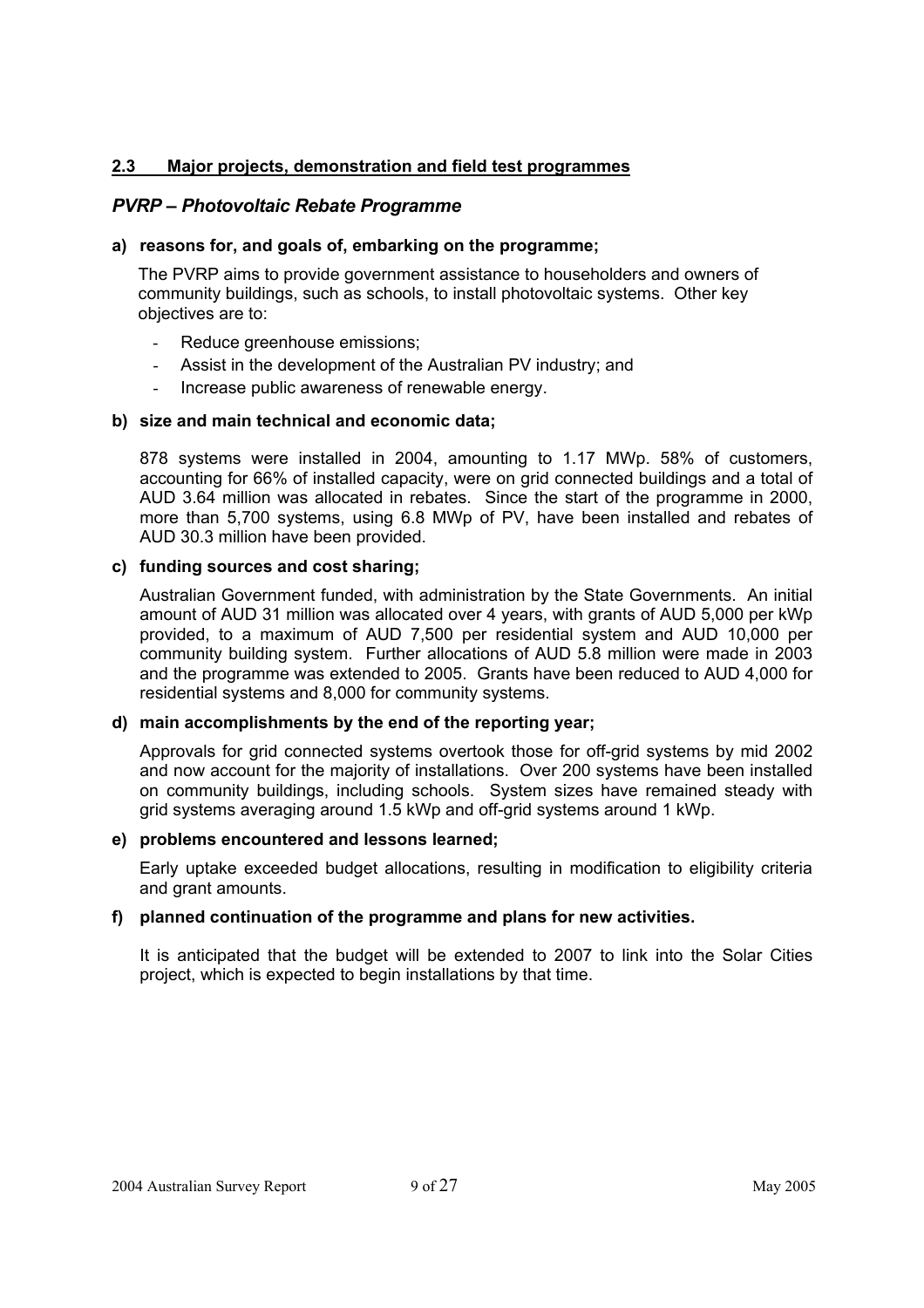# *Renewable Remote Power Generation Programme*

#### **a) reasons for, and goals of, embarking on the programme;**

To increase the use of renewable energy for power generation in off-grid areas, to reduce diesel use, to assist the Australian renewable energy industry, to assist in meeting the infrastructure needs of indigenous communities and to reduce long-term greenhouse gas emissions.

This is an Australian Government programme, administered by State and Territory Governments. Each participating jurisdiction has established a slightly different programme, to meet the specific needs of local off-grid applications. However, in general, the target groups are indigenous and other small communities, commercial operations, including pastoral properties, tourist facilities and mining operations, water pumping and isolated households that operate within diesel grids or use direct diesel generation.

#### **b) size and main technical and economic data;**

1.4 MWp of PV was installed under RRPGP in 2004, bringing the total installed capacity to 3.8 MWp under this programme, of which 0.28 MWp is installed in large utility run diesel grid systems. Although it is not PV specific, most small systems include some PV. The overall programme has funds of around AUD 200 million allocated to it, of which around AUD 40 million had been allocated by end 2004. In addition, AUD 5.9 million has been allocated to industry support activities, including test facilities, standards and certification.

## **c) funding sources and cost sharing;**

Core funding for this programme is provided to the participating jurisdictions by the Australian Government. Grants of up to 50% of the capital cost of renewable generation and essential enabling equipment that displace diesel generation are available, with additional funding provided by some States.

A specific allocation of AUD 8.4 million has been made for the *Bushlight* sub-programme to assist with the development of industry capability and local understanding of renewable energy systems in small indigenous communities and to install household and community systems.

## **d) main accomplishments by the end of the reporting year;**

To end 2004, grants of AUD 40 million had been paid for systems with 3.8 MWp of PV. Around 70% of the systems installed in 2004 were for residential purposes and 30% for agricultural / industrial uses, including water pumping systems. Under the Bushlight subprogramme, 40 communities have been through an energy planning process and 30 PV powered household systems have been installed, with specifications developed in consultation with the end-users. Training is also provided for both end-users and local maintenance personnel. System performance and user satisfaction is being monitored.

#### **e) problems encountered and lessons learned;**

Because the funding provided to each participating jurisdiction is based on diesel fuel excise paid by public power generators in remote areas, some States receive very little or no funding, while others have significant funds. While the overall budget for the programme is high, applicants must source at least 50% of project costs, which poses a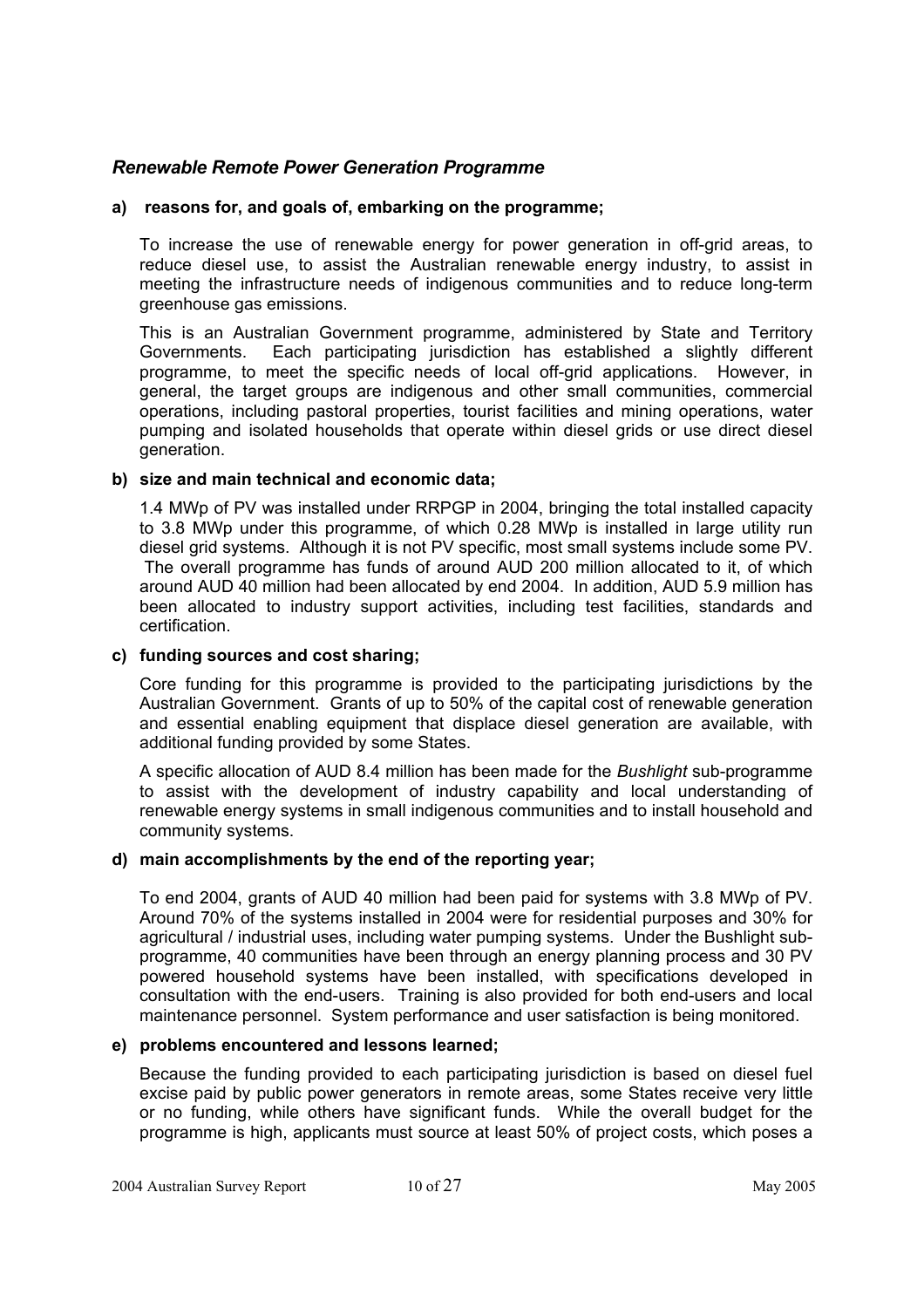barrier to implementation in some remote communities. In the Bushlight programme, the use of old, inefficient electrical appliances has been an issue in some site, once the new PV powered systems are installed.

Changes recently announced by the government to diesel fuel excise payments for stationary applications will reduce diesel costs and hence the cost effectiveness of PV for remote area power generation.

#### **f) planned continuation of the programme and plans for new activities.**

The Programme will continue until 2012, although commitments must be made by 2010. While initial applications have mainly been for small systems, an increasing number of larger, community-sized systems are now being installed. Several community systems will also be installed through Bushlight during 2005.

Changes to the guidelines in late 2004 include allowing fringe of grid installations to be eligible for RRPGP grants. Installations are expected to be less than 2MW and will be assessed on

- a) the line distance from the nearest relative generation point;
- b) distribution and transmission losses;
- c) the number of regional supply outages;
- d) the frequency of use of backup diesel (or other fossil fuel) generation systems; and
- e) the remote community benefits provided by the Project.

Projects which displace fossil fuels other than diesel will also be allowed and selected solar thermal and energy efficiency measures will be eligible for grants. To counter the impact of diesel excise removal in 2006, selected projects may be eligible for grants up to 70% of system cost. Details of these changes are yet to be reflected in the rules for each jurisdiction.

## *Combined Heat and Power Solar Demonstration System*

#### **a) reasons for, and goals of, embarking on the programme or project;**

The Centre for Sustainable Energy Systems at the Australian National University (ANU) has installed a demonstration Combined Heat and Power Solar (CHAPS) system on a 90 bed student accommodation building at the ANU campus in Canberra. The major reason for embarking on the project is to reduce the cost of energy services from solar energy technologies. By maximizing the mirrors and minimising the number of concentrator cells the dollars/watt of electricity supplied is reduced.

#### **b) size and main technical and economic data;**

The CHAPS system consists of 8 parabolic troughs of 1.2m width and 24m length which provide a X30 sun concentration onto a receiver comprising photovoltaic cells and integral heat pipe behind. Water in the heat pipe removes the heat from the cells, maintaining their internal cell temperature at close to optimum. The output of the CHAPS system is 20kWe and 200kWth in Canberra's solar regime and provides 100% of the domestic water heating, approximately 40% of the space heating (via an in-slab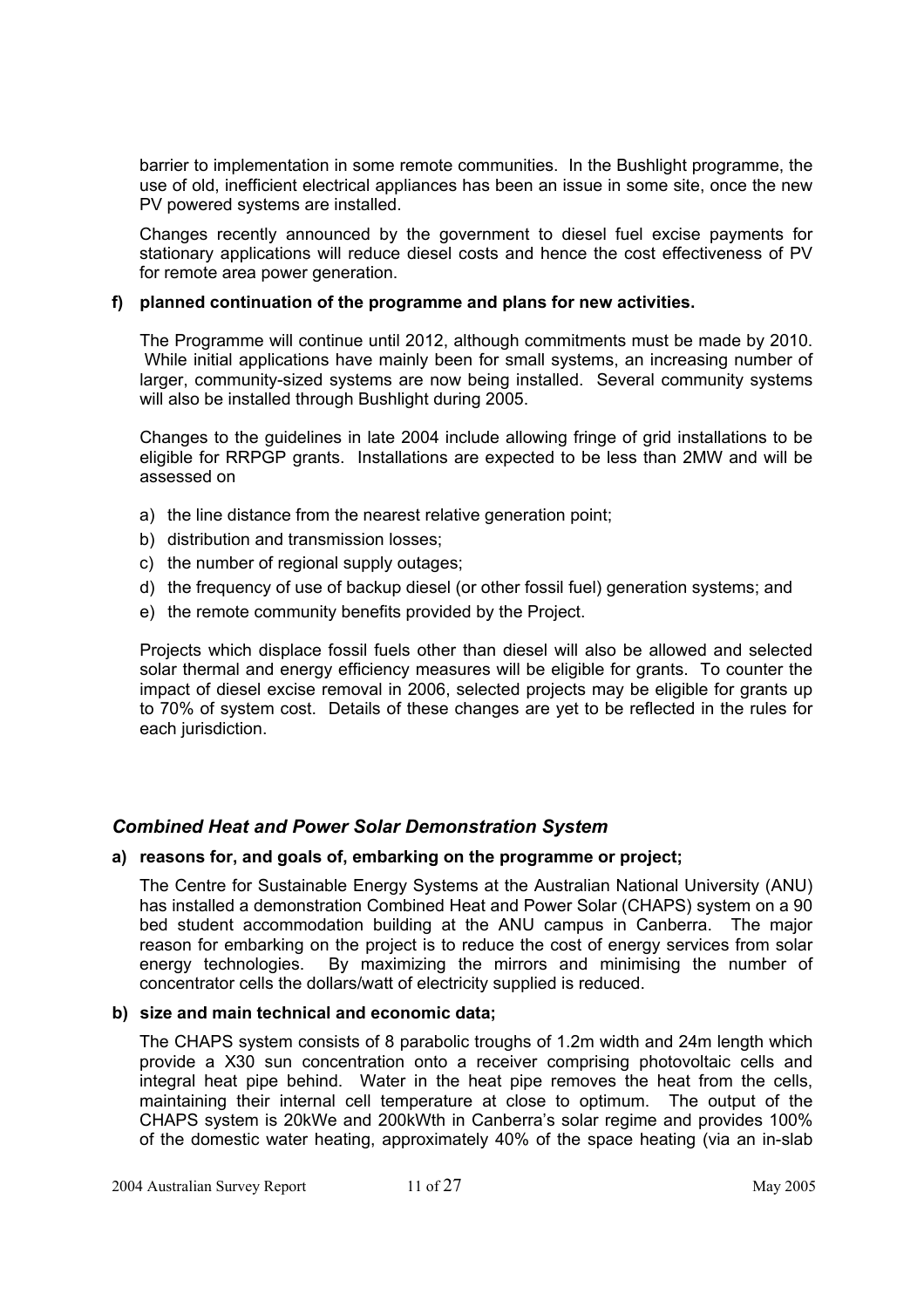hydronic heat distribution system) and approximately 40% of the electrical load of the building via a grid interactive 40kVA inverter. The overall efficiency of the system is about 70%.

#### **c) funding sources and cost sharing;**

The project was supported by the ANU and a \$1million grant from the Australian Greenhouse Office.

#### **d) main accomplishments by the end of the reporting year or end of operating period;**

The demonstration system had just been commissioned, so no performance data is available to date.

#### **e) problems encountered and lessons learned;**

The only significant problem encountered is the use of a research facility to fabricate sufficient 30 sun concentrator cells. This task would be much better suited to a commercial cell manufacturing plant, once the technology has been transferred.

#### **f) planned continuation of the programme and plans for new activities.**

Intellectual property from the project is being transferred to industry partners who will continue commercial production of CHAPS systems. A study will shortly be undertaken to identify potential markets for CHAPS systems. The most likely market at this stage is the remote area market in the Northern Territory, Queensland and Western Australia to reduce reliance on diesel fuel.

# *Bruny Island Lightstation Photovoltaic Project*

## **a) reasons for, and goals of, embarking on the programme or project;**

The Cape Bruny Lighthouse, within South Bruny National Park in Tasmania, was built in 1838 and is the second oldest lighthouse in Australia. The light is now automatically operated and powered by a PV system. The adjoining Lightstation is a popular tourist destination and consists of two lighthouse keepers' quarters, museum, workshop and powerhouse. 24 hour power was supplied by two 25 kVA diesel generators which consumed about 18,600 litres of diesel fuel per year. The average daily load of the Lightstation was around 135 kWh per day with a peak demand of about 25 kW. Much of this load was attributed to appliances (such as bar radiators) being deliberately left on in order to provide sufficient loading for the diesel generators.

A feasibility study was carried out by Hydro Tasmania on behalf of the Tasmanian National Parks and Wildlife Service. The major recommendations included replacing the existing system with a photovoltaic/diesel hybrid RAPS system and replacing old inefficient appliances with more energy efficient equipment.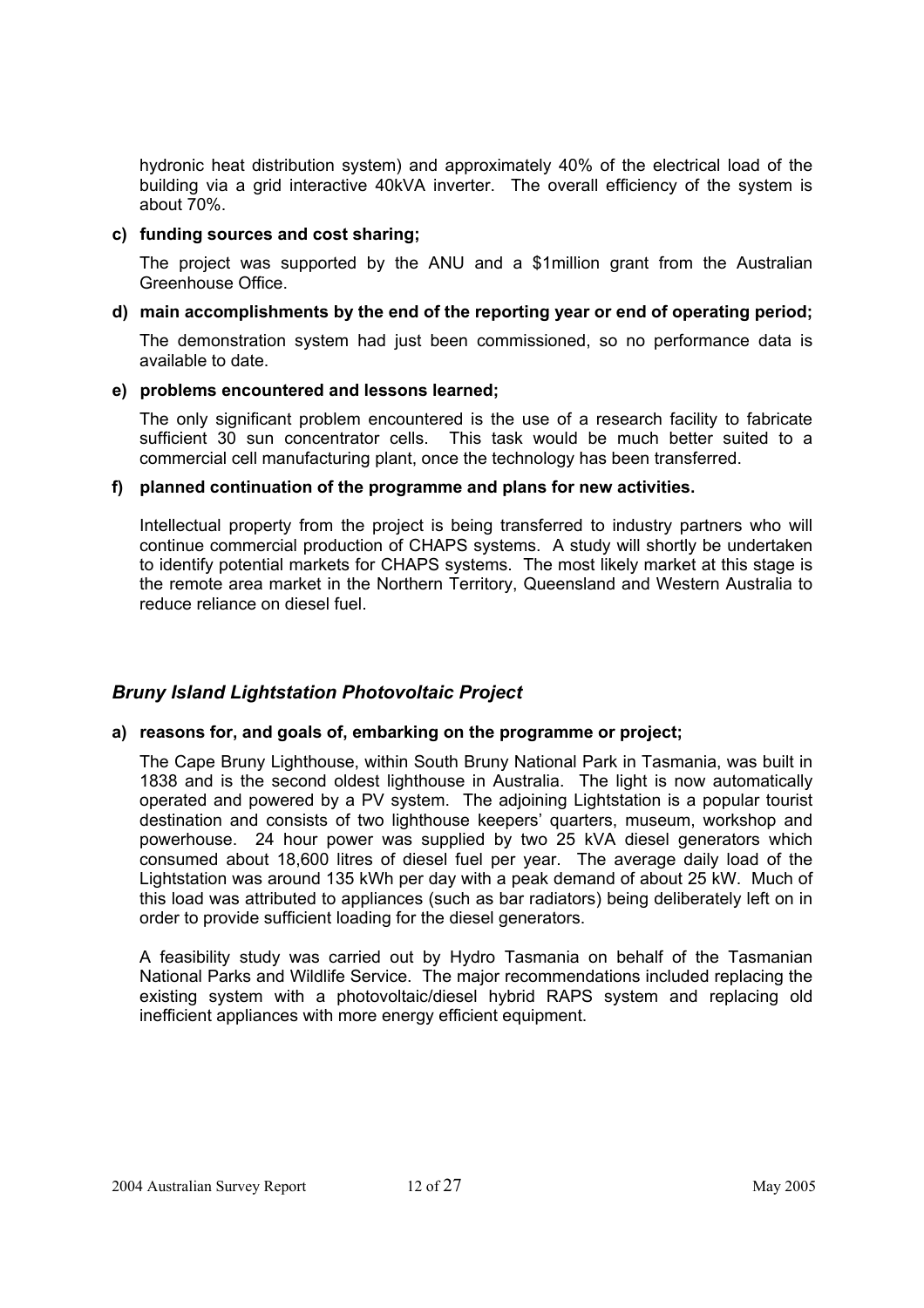#### **b) size and main technical and economic data;**

The recommended RAPS system consisted of:

- 4.8 kW photovoltaic array;
- 10 kW generator interactive sinewave inverter / battery charger;
- 1000 Ah  $(C_{100})$  120 volt battery bank; and
- 16 kVA diesel generator.

#### **c) funding sources and cost sharing;**

The initial feasibility study was undertaken as part of an Australian Government Renewable Remote Power Generation Programme (RRPGP) funded study examining the feasibility of renewable generation across 5 National Park sites and costing \$15,500. The upgrade to the RAPS system and purchase of energy efficient appliances cost \$156,794 in total. This was funded by the National Parks and Wildlife Service, with a contribution of \$67,151 from the RRPGP.

#### **d) main accomplishments by the end of the reporting year or end of operating period;**

The system was installed in September 2004 and is expected to result in annual diesel savings of approximately 15,700 litres per year once the energy efficiency options have been fully implemented. It will reduce greenhouse gas emissions by over 47 tonnes per year.

#### **e) planned continuation of the programme and plans for new activities.**

The initial feasibility study also reported on renewable energy options at four other remote National Parks and Wildlife sites. Projects proposals for these sites are expected to be developed over the coming years.

## **2.4 Highlights of R&D**

The **Centre of Excellence in Advanced Silicon Photovoltaics and Photonics**, University of NSW has research streams focussed on short, medium and long term technology needs. Research undertaken includes cost reduction and efficiency improvements for wafer based silicon cells, improved silicon thin film processes and all-silicon tandem cells.

The **Centre for Sustainable Energy Systems** at the Australian National University undertakes research into solar thermal and photovoltaic technologies including parabolic trough and paraboloidal dish PV concentrator systems, and associated concentrator cells, trackers, controllers and mirrors, as well as a Combined Heat and Power Solar System. It is also undertaking research into thermochemical storage and phase change energy storage materials.

The **Solar Energy Applications Research Group** at Monash University undertakes research into renewable energy power systems design, analysis and storage. It works with off-grid and grid applications.

The **Sustainable Energy Centre, University of South Australia,** undertakes research into PV applications, including commuter cars.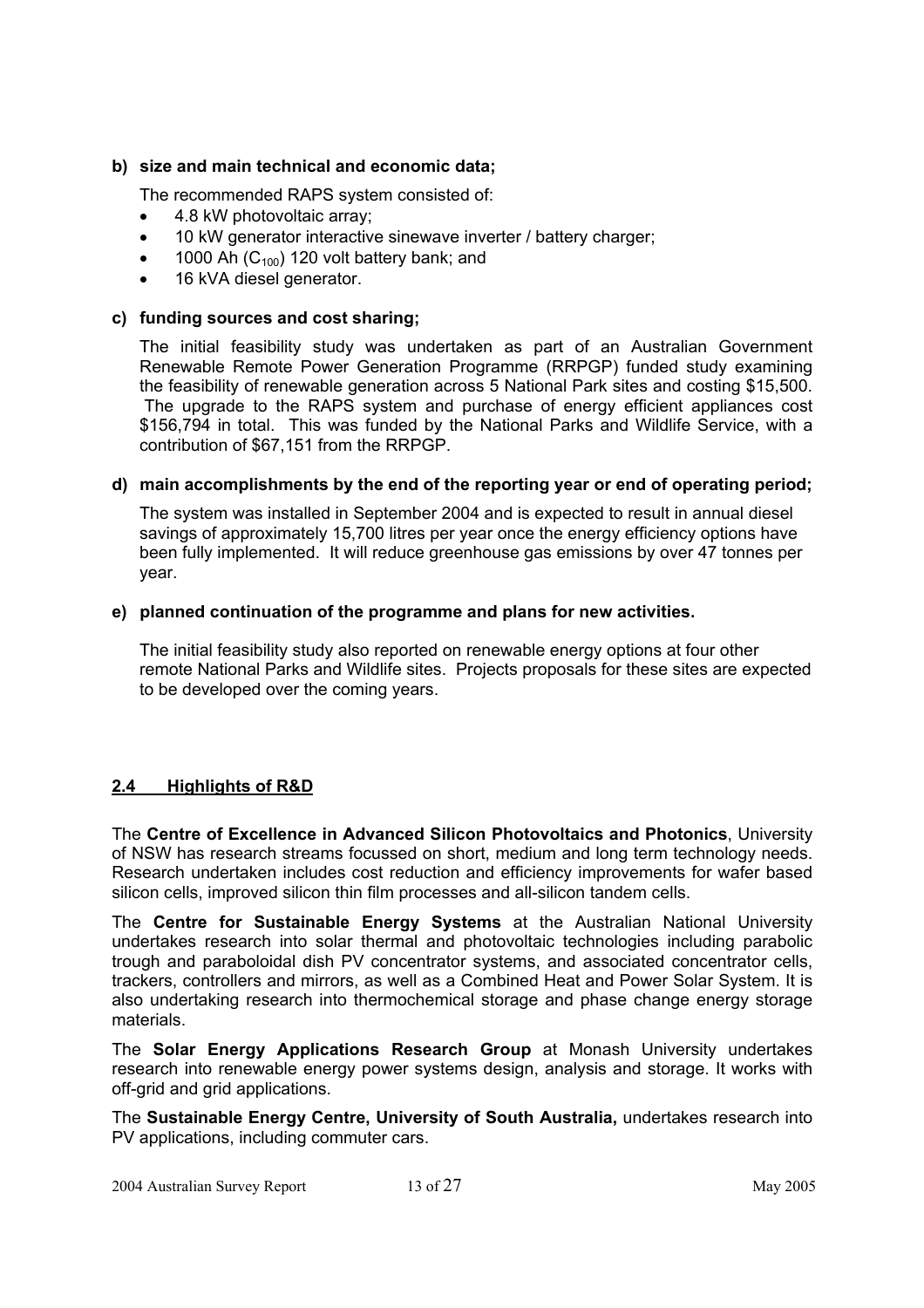**Origin Energy** is commercialising the "Sliver cell" PV technology developed by the Australian National University. The technology promises crystalline Si cell performance with significantly lower wafer requirements. A 5 MW Pilot Plant was installed in Adelaide in 2004 and pilot 10 kW modules produced. Larger scale production is expected in 2005. The pilot plant will be expandable to approximately 25 MW p.a. capacity if pilot production is successful.

**BP Solar** continues its development of automated production equipment and is working with research groups in Australia and elsewhere on improved cell and module manufacture plus systems development.

**CSG Solar** (formerly Pacific Solar) undertakes R&D on Crystalline Silicon on Glass (CSG), a thin film PV technology based on initial research at the UNSW. CSG cell and module manufacture is scheduled for 2006 in Germany.

**Sustainable Technologies International** (STI) continues manufacture from its pilot facility in Queanbeyan and plans manufacture of STI DSC Façade panels in Europe.

**Solar Systems Ltd**. continues development and commercialisation of its PV tracking concentrator dishes for off-grid community power supplies and end of grid applications. Current systems achieve 500 times concentration and use air or water cooling. System efficiencies of 20 per cent have been achieved. The systems are currently based on silicon cells, but work is continuing on development of non-silicon devices.

**PV Solar Energy Pty Ltd** continues development of its PV roof tile which uses a low cost pluggable PV junction box and monocrystalline solar cell laminates. Installation options include active air flow in the roof space below the modules to keep them cool and allow for warm air circulation into the building during winter months.

**Other university** PV programs include:

- **University of NSW GaAs solar cells**
- **Murdoch University low cost silicon production**
- Flinders University improved dye sensitised solar cells
- **University of Queensland semiconductor biopolymers**
- Newcastle University nanoscale polymer devices
- University of Western Australia Tantalum-Silicon cells

## **2.5 Public budgets for market stimulation, demonstration programmes and R&D**

Table 2 provides figures for 2004 on budgets from the public authorities for R&D, demonstration/field test programmes and market incentives (public subsidies, fiscal incentives, and amounts collected) on the national and on state level. Additional funding is made available via Local Governments across Australia, mainly through the Cities for Climate Protection programme.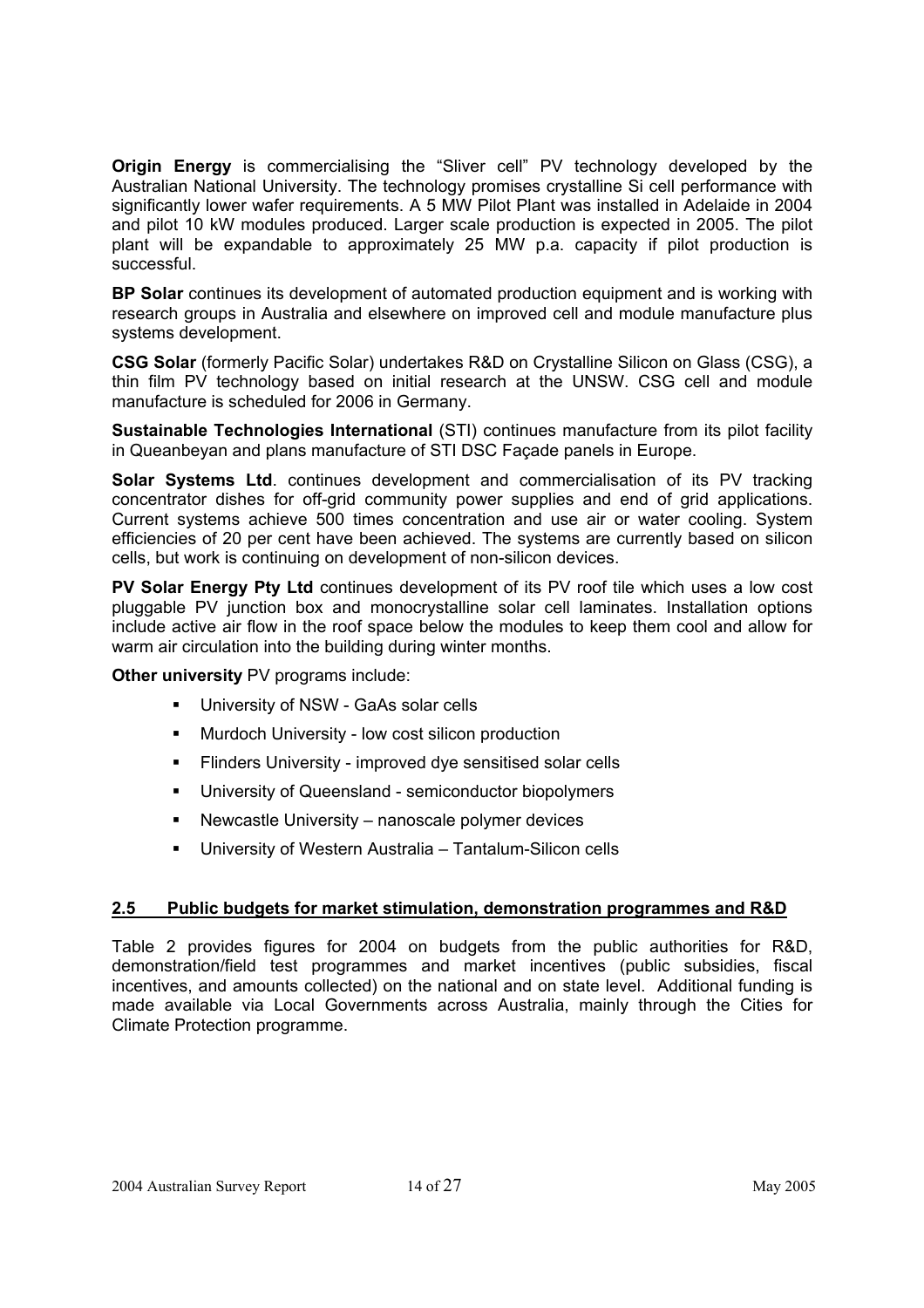**Table 2: Public budgets (in million AUD) for R&D, demonstration/field test programmes and market incentives.** 

|                  | R&D           | Demo/Field test | Market |
|------------------|---------------|-----------------|--------|
| National/federal | <b>13.929</b> |                 | 15.512 |
| State/regional   | 0.339         |                 | 0.620  |
| otal             | 4.268         |                 | 16.132 |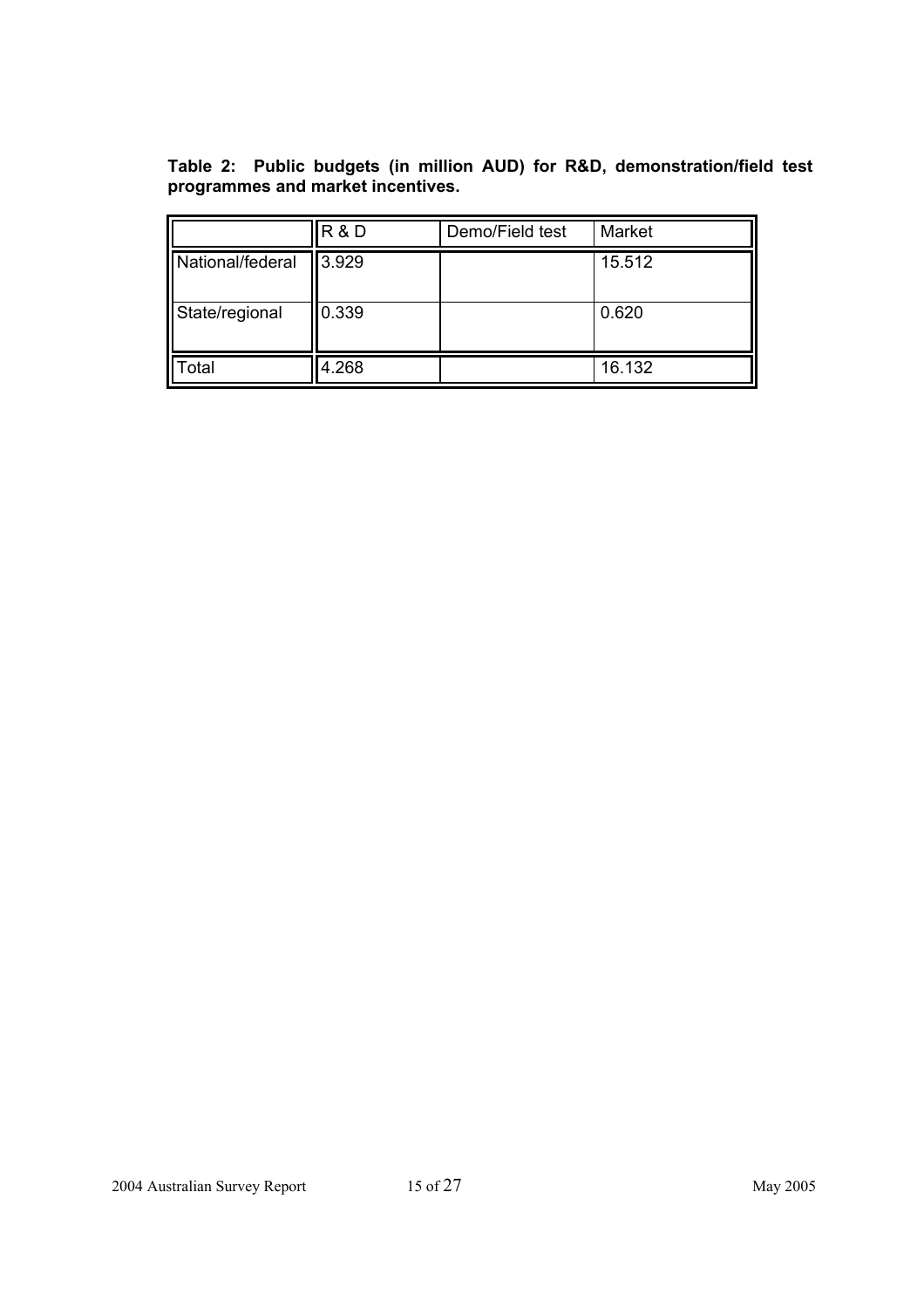#### *3 Industry and growth*

#### **3.1 Production of photovoltaic cells and modules**

| Cell/Module<br>manufacturer   (sc-Si, mc-Si, a- | <b>Technology</b> |      | <b>Total Production (MW)</b> |                      | <b>Maximum</b> production<br>capacity (MW/yr) |                      |   |  |
|-------------------------------------------------|-------------------|------|------------------------------|----------------------|-----------------------------------------------|----------------------|---|--|
|                                                 | Si, CdTe)         | Cell |                              | Module Concentrators | Cell                                          | Module Concentrators |   |  |
| <b>BP</b> Solar                                 | sc-Si             | 5    | 8                            |                      | 40                                            | 12                   |   |  |
| <b>BP Solar</b>                                 | mc-Si             | 30   |                              |                      |                                               |                      |   |  |
| <b>Thin film</b><br>manufacturers               |                   |      |                              |                      |                                               |                      |   |  |
| <b>STI</b>                                      | <b>DSC</b>        | 0.1  | 0.1                          |                      | 0.5                                           | 0.5                  |   |  |
| <b>Concentrators</b>                            |                   |      |                              |                      |                                               |                      |   |  |
| Solar<br><b>Systems</b>                         | lsc-Si            |      |                              | 0.7                  |                                               |                      | 5 |  |
| <b>TOTALS</b>                                   |                   | 35.1 | 8.1                          | 0.7                  | 40.5                                          | 12.5                 | 5 |  |

|              |  |  | Table 4: Production and production capacity information for 2004 for each |  |  |
|--------------|--|--|---------------------------------------------------------------------------|--|--|
| manufacturer |  |  |                                                                           |  |  |

a) General description of the main steps of the production process employed

BP Solar: Cell fabrication from imported wafers, through to module fabrication as well as total system production.

STI: In-house manufacturing of all key materials for DSC technology: titania paste, dye, electrolytes, catalytic paste, interconnecting material and internal sealants. The manufacturing process includes laser isolation of the conductive glass screenprinting of working electrode (titanium dioxide, a range of electrodes per substrate) and counter electrode (catalytic layer, 6 electrodes per substrate), deposition of sealants and interconnection on the substrates, bonding the substrates, filling with a proprietary electrolyte and external sealing (180x100mm). Modules are glass-glass using liquid lamination.

b) Whether the manufacturer produces their own cells in-house or whether they are purchased on the international market, or both.

BP Solar: The majority of cells used in Australia are made from imported wafers and are processed in-house.

STI: produces its own DSC cells.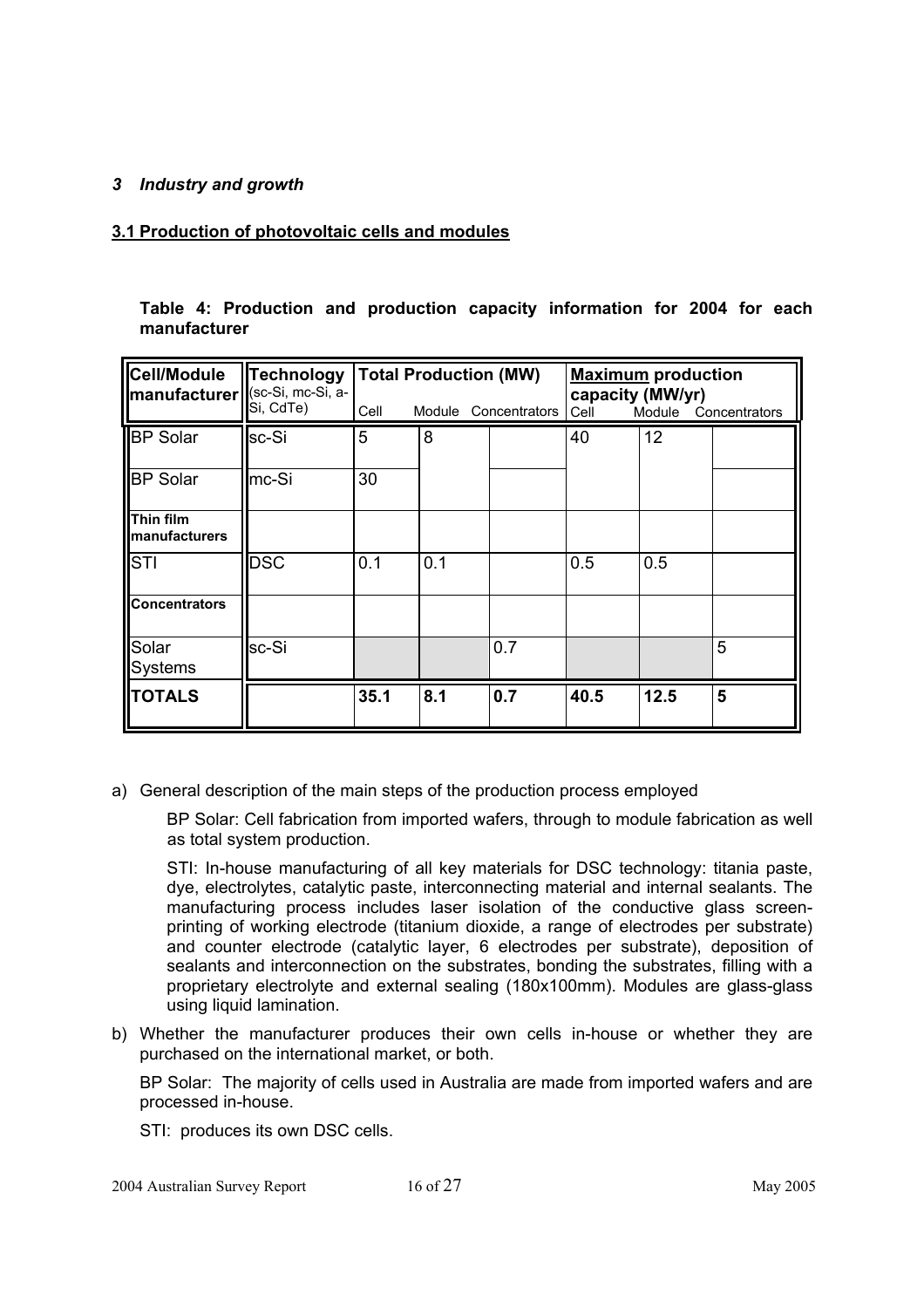c) An indication of the amount of production exported.

BP Solar: Cell exports for 2004 were 27 MW, 77% of total production. Module exports were 4 MW, 50% of production.

d) Availability of specially designed products

BP Solar manufactures modules in the size range 70-180W. It also supplies home system kits to the local market in the range 0.5-2kW.

e) Details of module production capacity under construction at end of 2004 but not yet in production.

BP Solar continues to expand its cell production capacity and expects to reach 50 MW capacity by end 2005. Origin Energy installed a 5 MW pilot line for production of Sliver<sup>™</sup> cells, which will begin production in 2005.

f) Outlook for manufacturing and products, noting where changes in technology are anticipated, and the source of such information.

Cell manufacturing at BP Solar is expected to increase to 45 MW, with the major portion of product exported. Origin Energy's Sliver<sup>™</sup> cells and modules will enter the market in 2005.

| Table 4a: Typical module retail price trends (current AUD per Wp) |  |  |
|-------------------------------------------------------------------|--|--|
|-------------------------------------------------------------------|--|--|

| Year                     | 1994 | 1996 | 1998 | 2000 | 2002 | 2004 |
|--------------------------|------|------|------|------|------|------|
| Module price(s): Typical |      |      | O    | o    |      | ιv   |

Note: Module prices reflect international market prices, local manufacturing costs and exchange rates.

# **3.3 Manufacturers and suppliers of other components**

There are several Australian manufacturers of inverters, controllers, system regulators, maximum power point trackers, batteries and other balance of system components. They include Advanced Energy Systems (AES), EnerTec Australia, Latronic Sunpower, Plasmatronics, Powercorp Australia, Power Solutions Australia, Solar Energy Australia (SEA), Rainbow Power Company, RF Electronics, Selectronic Australia; and Battery Energy South Pacific, Exide and Century Yuasa as major battery suppliers.

Manufacturers are consolidating their product ranges and specializing. Some are concentrating on export markets, others on diesel systems, grid systems or small scale offgrid systems.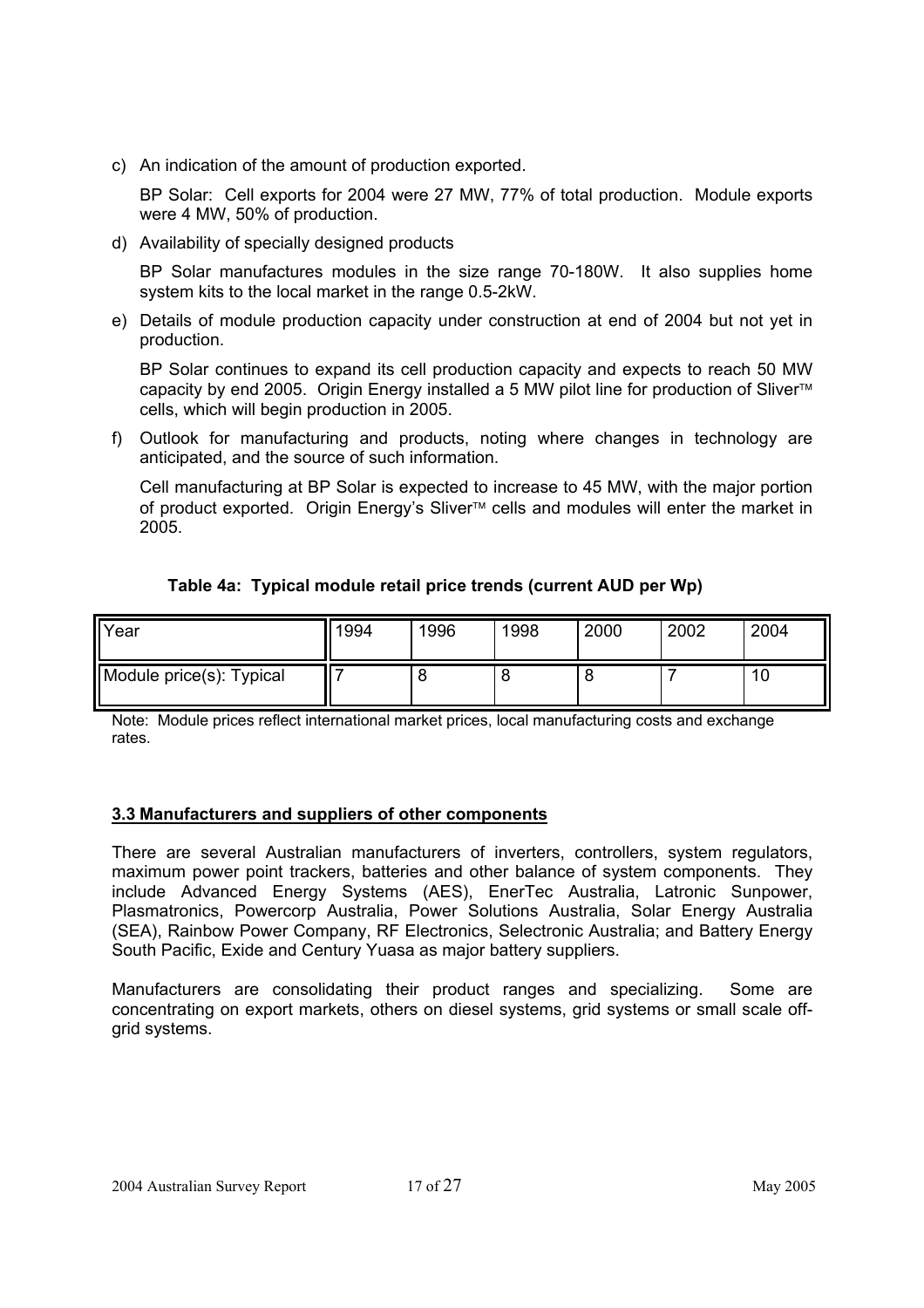# **3.4 System prices**

**Table 5: Turnkey Prices of Typical Applications (not including government grants)** 

| Category/Size             | Typical applications in your country and<br>brief details              | Current<br>prices per<br>W in AUD |  |
|---------------------------|------------------------------------------------------------------------|-----------------------------------|--|
| OFF-GRID                  | Telecommunications, fences,                                            | 18-24                             |  |
| Up to 1 kW                | residential RAPS                                                       |                                   |  |
| OFF-GRID                  | Water pumps, residential and pastoral                                  | $12 - 30$                         |  |
| >1 kW                     | <b>RAPS</b>                                                            |                                   |  |
| <b>GRID-</b>              | 1-3 kW roof-mounted, including PV,                                     | $12 - 18$                         |  |
| <b>CONNECTED</b>          | inverter, wiring and installation                                      |                                   |  |
| residential               |                                                                        |                                   |  |
| GRID-<br><b>CONNECTED</b> | Larger systems on commercial<br>buildings                              | $10 - 12$                         |  |
| Up to 10 kW               |                                                                        |                                   |  |
|                           |                                                                        |                                   |  |
| GRID-<br><b>CONNECTED</b> | Fuel saving on diesel grids, large<br>building or ground mounted power | $10 - 12$                         |  |
| >10 kW                    | systems                                                                |                                   |  |

# **Table 5a: Australian trends in average system prices (current AUD) for off-grid applications up to 1 kWp**

| <b>IYEAR</b>      |    | 1993   1994 | 1995 | 1996 | 1997 | 1998 |    |    |    | 1999   2000   2001   2002 | 2003 | 2004 |
|-------------------|----|-------------|------|------|------|------|----|----|----|---------------------------|------|------|
| <b>Price /Wp:</b> | 24 |             | 22   |      | 30   | 30   | 30 | 22 | 22 | 20                        | 20   | 20   |

# **Table 5b: Australian trends in average system prices (current AUD) for grid applications up to 10 kWp**

| <b>IYEAR</b>      | 1993   1994 | 1995   1996 |                 | 1997   1998   1999 |    |    |    | 2000   2001   2002 | 2003 | 2004 |
|-------------------|-------------|-------------|-----------------|--------------------|----|----|----|--------------------|------|------|
| <b>Price /Wp:</b> |             |             | $\overline{11}$ | 12                 | 12 | 14 | 14 | 13                 | 10   | 12   |

2004 Australian Survey Report 18 of 27 May 2005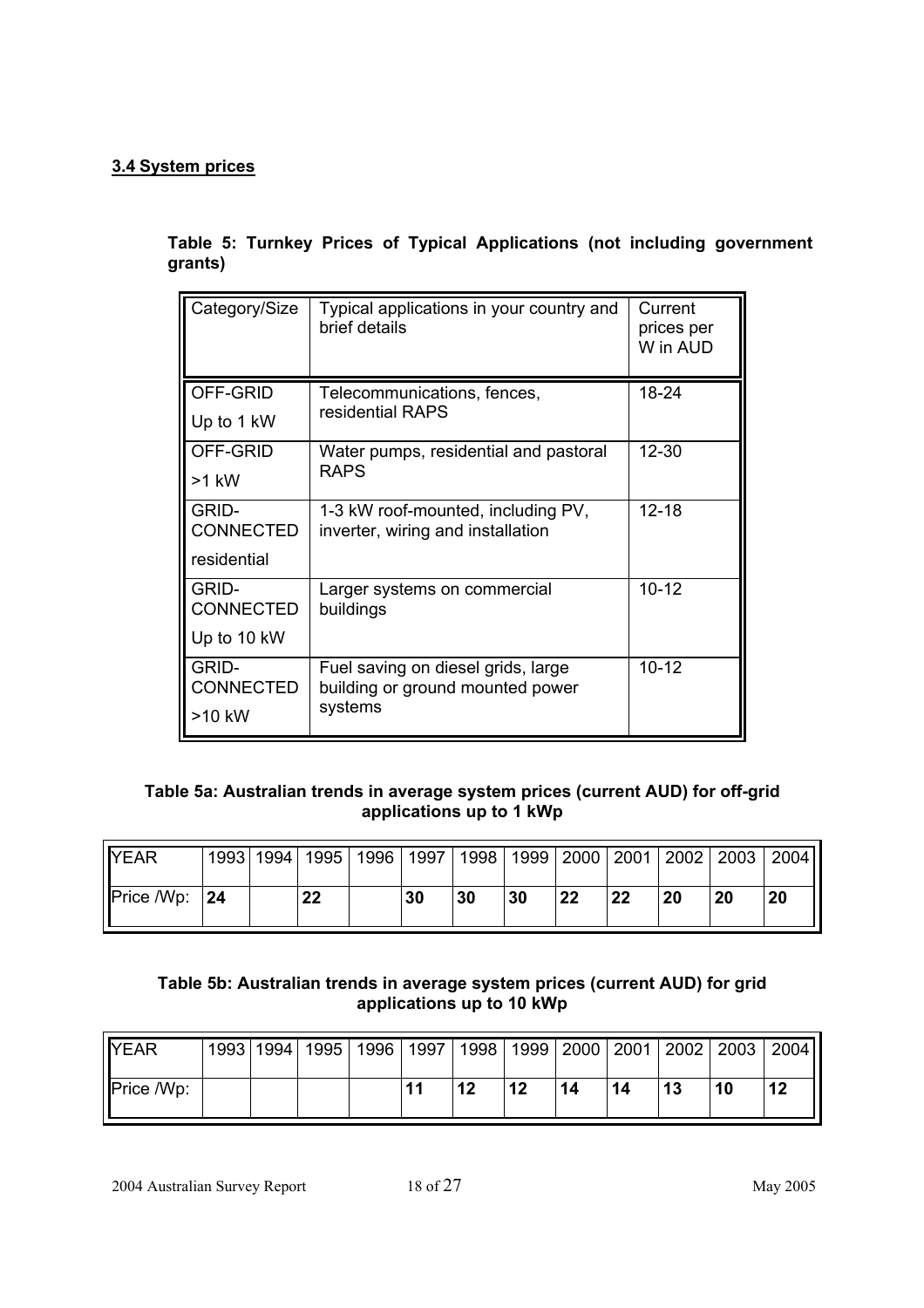# **3.5 Labour places**

Approximate labour places in different areas of the PV chain:

- a) Research and development (not including companies); 85
- b) Manufacturing of products throughout the PV value chain from feedstock to systems, including company R&D; 420
- c) All other, including within electricity companies, installation companies etc. c1) Distributors of PV products; 400
	- c2) System and installation companies; 400
	- c3) Utilities and government. 30

Data for (a) and (b) collected directly from research groups and manufacturers with estimates for (c) from industry associations and government reports.

## **3.6 Business value**

Table 6 provides an estimated value of PV businesses in Australia in 2004. More details on the structure of the Australian industry can be found in *The Australian Photovoltaic Industry Roadmap* (Australian Business Council for Sustainable Energy, July 2004) under the headings of:

- Research and development.
- PV cell and module manufacturing.
- Balance of System (BOS) manufacturing.
- Distribution, wholesaling and retail sales.
- System integration, including design and installation.
- Electricity supply.
- Education and training.
- Standards and Accreditation.

| Sub-market                   | Capacity<br>installed in<br>2004 (kW)    | Price per W                 | <b>Value</b><br>(million AUD) | <b>Totals</b><br>(million AUD) |  |  |  |  |  |  |
|------------------------------|------------------------------------------|-----------------------------|-------------------------------|--------------------------------|--|--|--|--|--|--|
| Off-grid domestic            | 2310                                     | 20                          | 46.2                          |                                |  |  |  |  |  |  |
| Off-grid<br>non-             | 3580                                     | 20                          | 71.6                          |                                |  |  |  |  |  |  |
| domestic                     |                                          |                             |                               |                                |  |  |  |  |  |  |
| <b>Grid-connected</b>        | 780                                      | 12                          | 9.36                          |                                |  |  |  |  |  |  |
| distributed                  |                                          |                             |                               |                                |  |  |  |  |  |  |
| Grid-connected               | $\Omega$                                 |                             |                               |                                |  |  |  |  |  |  |
| centralized                  |                                          |                             |                               |                                |  |  |  |  |  |  |
|                              |                                          |                             |                               | 127.16                         |  |  |  |  |  |  |
| <b>Export of PV products</b> |                                          |                             |                               | 140                            |  |  |  |  |  |  |
|                              | 12.0<br>Change in stocks held            |                             |                               |                                |  |  |  |  |  |  |
|                              | <b>Import of PV products</b><br>$-53.69$ |                             |                               |                                |  |  |  |  |  |  |
|                              |                                          | <b>Value of PV business</b> |                               | 225.47                         |  |  |  |  |  |  |

## **Table 6: Value of PV business**

Note: Import and export values are calculated on market prices for wafter, cells, modules and systems. In practice, internal company product transfers may not be at market prices.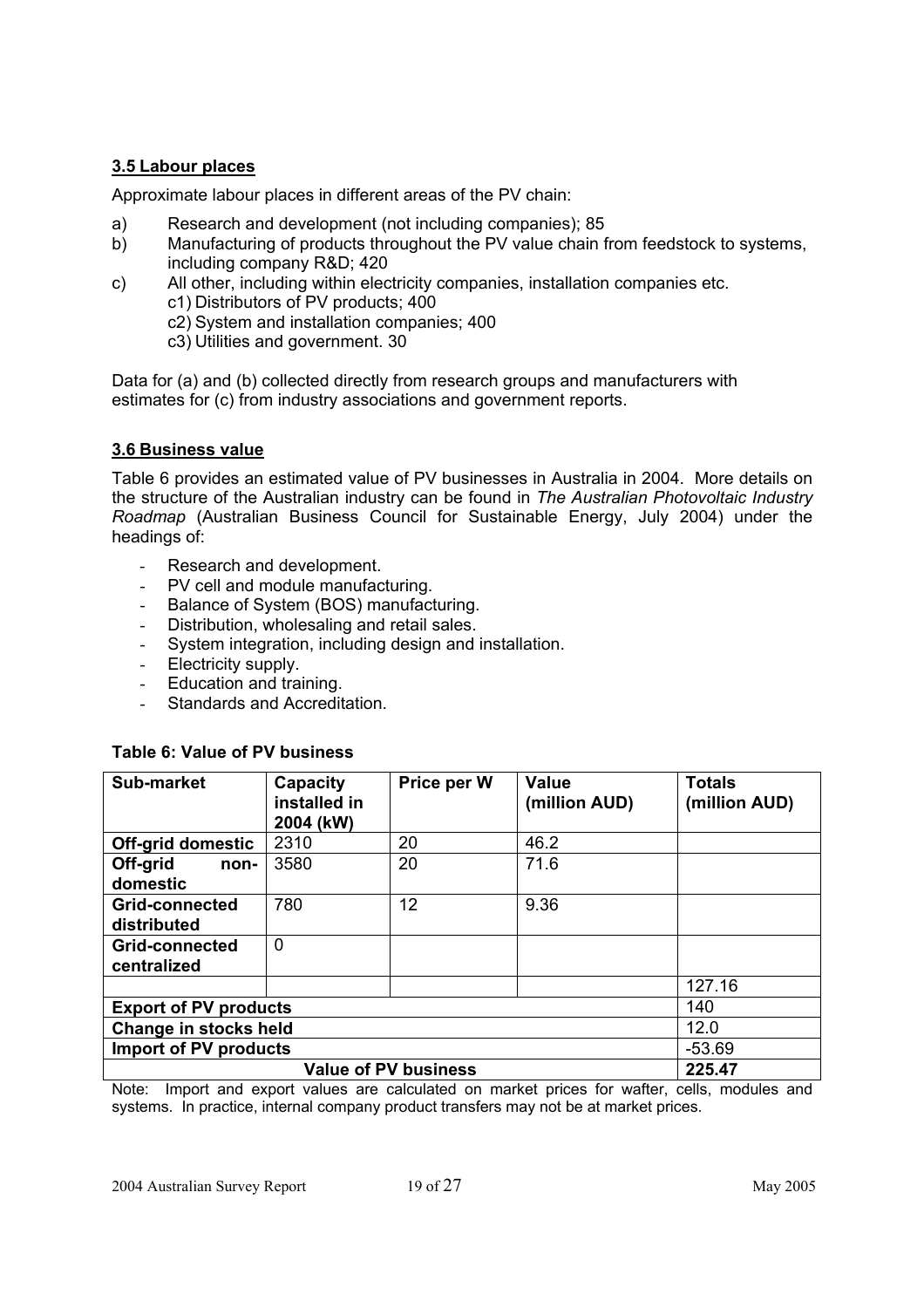## *4 Framework for deployment (Non-technical factors)*

## **4.1 New initiatives**

a) Utility perception of PV (ownership of and liability for PV systems; non-utility production of electricity; grid support; peak load reduction; etc.)

A number of utilities maintain a watching brief on PV developments with a view to increased use for peak load supply and grid support. Utilities with diesel grids continue to support the addition of PV to their systems, although recent decisions to remove fuel excise for off-grid diesel use will make PV less cost effective. For main electricity grids PV remains a high cost option for utilities and the most immediate areas of interest are in safety and grid reliability issues associated with the interconnection of privately financed distributed PV systems. Nevertheless, Australian utilities are keenly aware of greenhouse issues and seek Government leadership in creating a greenhouse signal in the electricity market which would reduce uncertainty for long term investments. Utilities will be involved with the Solar Cities trials (see paragraph c) below) and may thus develop longer term PV implementation strategies.

b) Changes in public perceptions of PV

PV is gradually being accepted at the local government level, and hence by building developers and householders. PV is increasingly used for street lighting, traffic management, parking meters and other visible applications in urban areas. Building developers have also been encouraged to consider PV through a special component of the PV Rebate Programme. These initiatives will gradually increase public confidence in PV as a mature technology, rather than a promising one for the future.

c) Planned developments

In June 2004 an Energy White Paper "Securing Australia's Energy Future" was released by the Australian Government. It includes a number of new measures targeting renewables, which will have an impact on PV over the coming years including *Solar Cities trials*. AUD 75 million has been allocated over 5 years to demonstrate high penetration uptake of solar technologies, energy efficiency, smart metering and other options aimed at improving the market for distributed generation and demand side energy solutions. Tenders have been called for consortia to install PV and other distributed generation options in four urban sites, with detailed monitoring and associated tariffs, marketing and financing also being supported. Systems are expected to be installed from 2006 onwards.

d) Other new issues

Other initiatives included in the Energy White Paper:

*Commercialisation of renewable energy technologies* – AUD 100 million has been allocated over seven years to promote strategic development of renewable energy technologies, systems and processes that have commercial potential. A further AUD 20 million will be provided to support development of advanced electricity storage technologies, including batteries, electro-mechanical and chemical storage.

*Market Leader Technologies –* PV and Remote Area Power Systems have been identified in the White Paper as technologies of strategic importance for Australia and for which Australia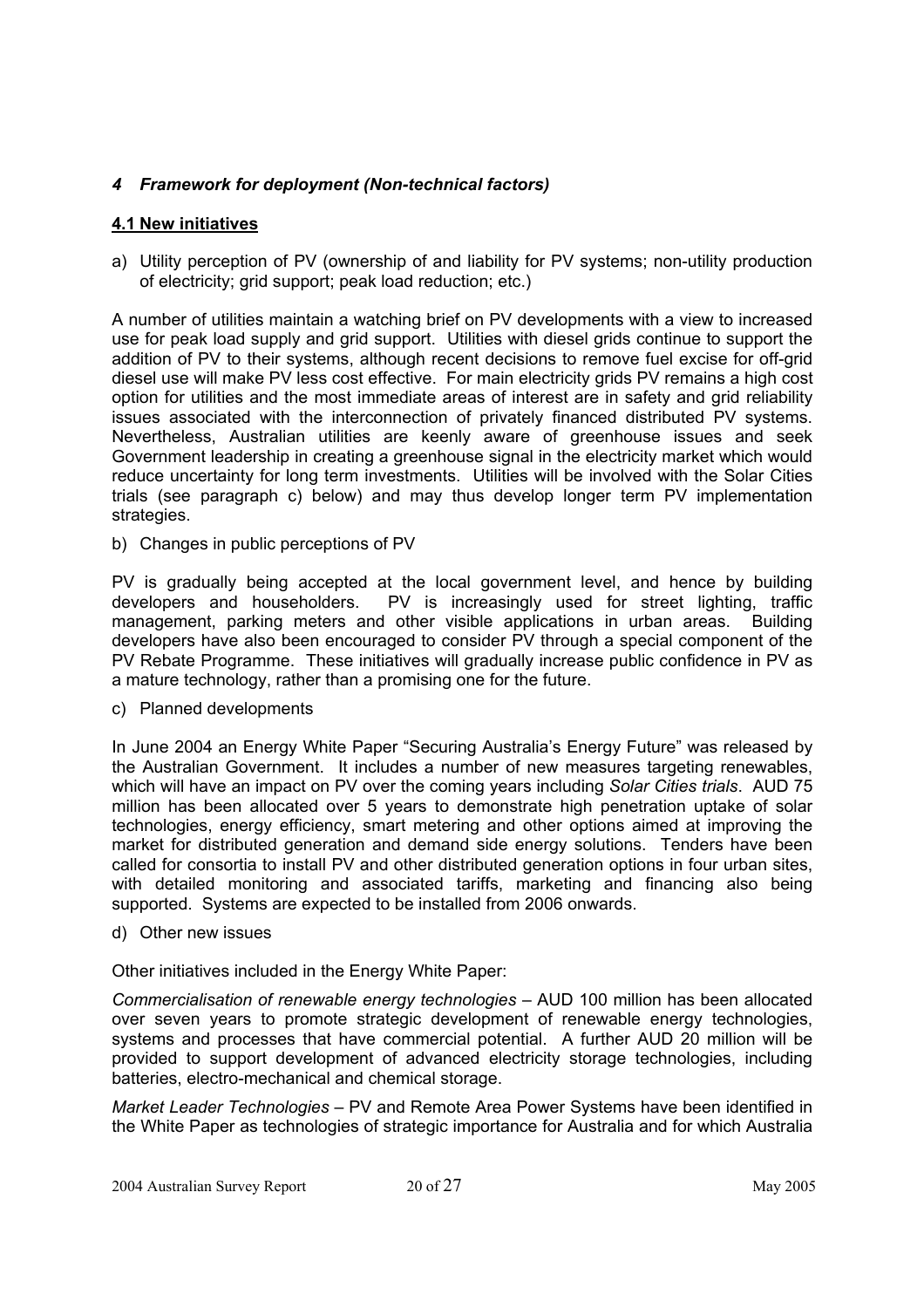has a clear technological advantage internationally. This will be reflected in priorities for Government R&D funding.

## **4.2 Indirect policy issues**

a) international policies affecting the use of PV Power Systems in Australia;

The Australian government has supported PV R&D, as well as demonstration and market development over several decades. Most recently it has selected PV as a strategic energy technology for Australia. Hence the rapid development of PV manufacturing and markets in Europe and Japan is of interest because Australian companies have chosen to commercialise technologies in Europe and also because Australia is no longer at the leading edge of research and technology development. Market developments in the Asia – Pacific region similarly indicate that export of Australian expertise is likely to be more successful in the longer term than export of technology.

b) the introduction of any favourable environmental regulations:

A major review of the Australian Mandatory Renewable Energy Target was published in January 2004. With respect to PV, the recommendations of the review include: extending the deeming provisions for small PV systems from 5 to 15 years and increasing the deeming threshold from 10 to 100 kW. These changed provisions are expected to pass through Parliament by mid 2005 and may have a positive impact on the PV market, since deemed systems can claim their Renewable Energy Certificates (RECs, equivalent to 1 MWh of renewable based electricity) when installed. However, with renewable energy generating capacity now almost able to meet the MRET target, REC prices are likely to fall from their 2004 levels of \$30-35.

State based building regulations may act as a driver for PV installations in future. For instance, energy issues are addressed in the NSW BASIX scheme via a *Thermal Comfort*  criterion, which addresses the thermal characteristics of the building envelope, and the *Energy Index* criterion, which reflects energy based greenhouse gas emissions with a target reduction of 40% compared to current housing. For large houses in particular, it will be difficult to satisfy the *Energy Index* requirement without installing very aggressive energy efficiency measures, gas cooking, and possibly PV. It remains to be seen whether the building sector will view PV as a good option.

c) studies relating to externalities and hidden costs of conventional energy generation when compared to renewable energy;

The Clean Energy Futures study, published by the Australian Business Council for Sustainable Energy, investigated the technical potential for reducing  $CO<sub>2</sub>$  emissions from the stationery energy sector in Australia by 50% between 2004 and 2040 at a cost commensurate with a business as usual approach. It found this could be achieved by a mix of energy efficiency and changes to the fuel source mix, including:

- changes in the mix of electricity generation technologies, away from coal and towards natural gas and renewable energy;
- introduction of solar heating into the supply of steam and hot water in industrial and commercial applications and widespread use of solar hot water in the housing sector;
- substitution of natural gas for coal in almost all non- metallurgical applications; and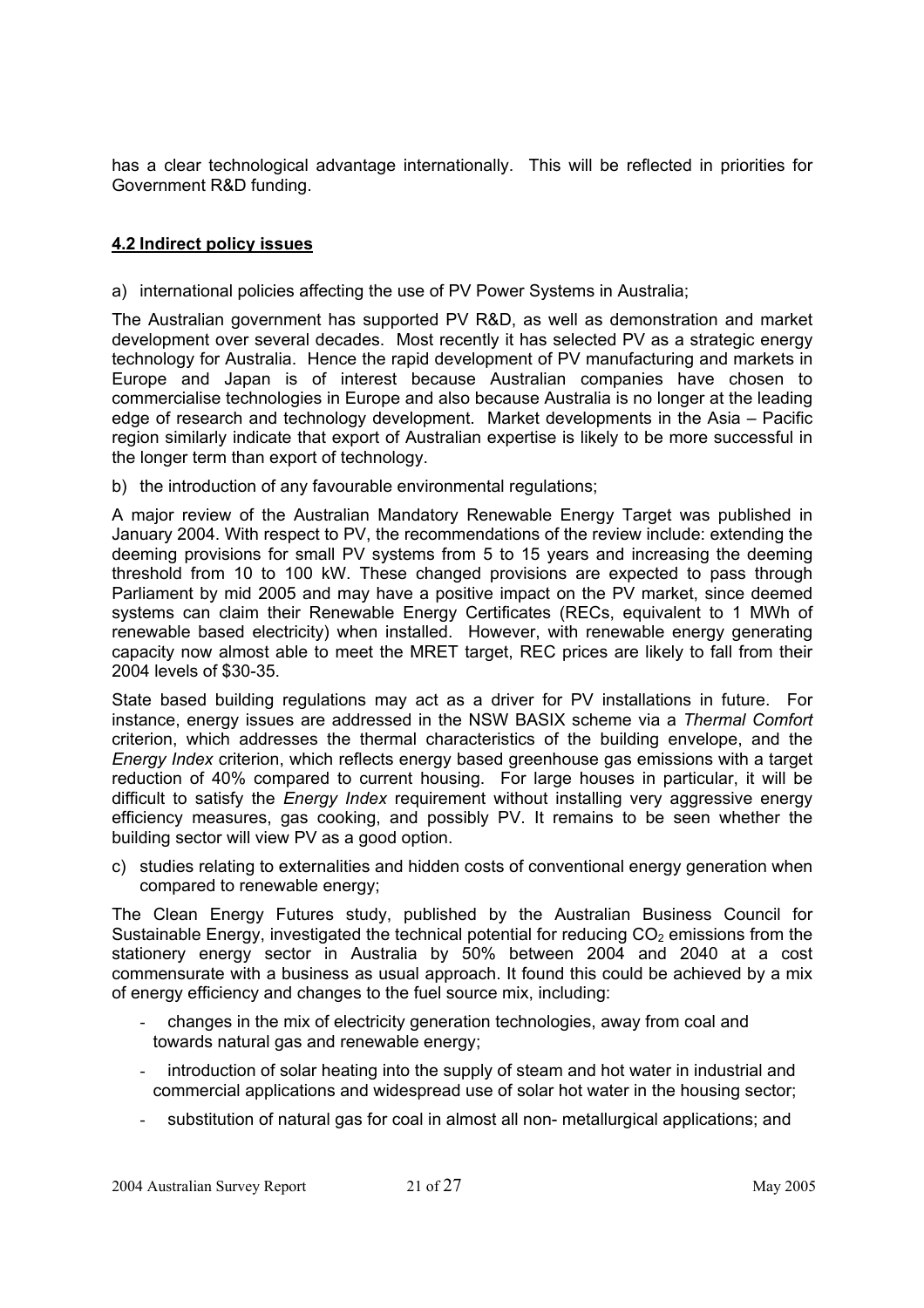widespread adoption of cogeneration (the combined production of electricity and heat, using turbines and engines on the site where energy is used).

Under this scenario, PV supplies 4.5% of Australia's electricity requirement, or 10.7 TWh per year.

d) taxes on pollution (e.g. carbon tax);

The New South Wales Government has set a state-wide benchmark of reducing greenhouse gas emissions. To achieve the required reductions, benchmark participants purchase and surrender certificates called NSW Greenhouse Abatement Certificates (NGACs) which may be created by any eligible electricity generators (such as grid-connected PV systems) which reduce the average greenhouse intensity of electricity generation.

State Governments are investigating the options for introducing a coordinated State based emissions trading scheme.

e) national policies and programmes to promote the use of PV in foreign non-IEA countries.

Australia has undertaken a number of renewable energy trade missions and trade promotions in the Asia-Pacific region and in South America. It is also actively involved with training of local people for installation and maintenance of PV systems.

## **4.3 Standards and codes**

The range of current Australian standards relevant to PV systems is shown in Table 6. A standard for PV array wiring is in final stages of publication and is expected to be available in July 2005. A standard for portable stand alone inverters has been drafted and is expected to be available later this year. This standard is particularly related to safety as some imported product without isolation between the battery and the 240V output has already caused one death in Australia and raises significant safety issues for the industry, not only in Australia but internationally. There is also a need for a safety and performance standard for charge controllers. The standard AS4777 for grid connection which covers installation, inverter requirements and protection requirements including safety of the installation, islanding protection, harmonic and power factor requirements, has been revised and will be available in July 2005.

There is still a need for general agreement on a standard interconnection application and approval process with all utilities in Australia. Having this in place would greatly facilitate diffusion of PV in grid connected applications. A review of current procedures has been undertaken by the Australian Greenhouse Office and options for standardization are currently under discussion with electricity utilities.

For building integrated PV systems, funding was provided by the Australian Government through the Australian Greenhouse Office REID Programme for best practice guidelines explaining PV installation requirements to builders, architects, planners, financiers and electricians. These guidelines will be published by the Business Council for Sustainable Energy. They cover feasibility and evaluation, design, implementation, compliance testing, commissioning, monitoring, maintenance and decommissioning.

RESLab is currently doing commercial testing of renewable energy systems and components. Its facilities include a solar simulator, a large PV array, PV module tester, power quality analysers and extensive systems test beds including configurable battery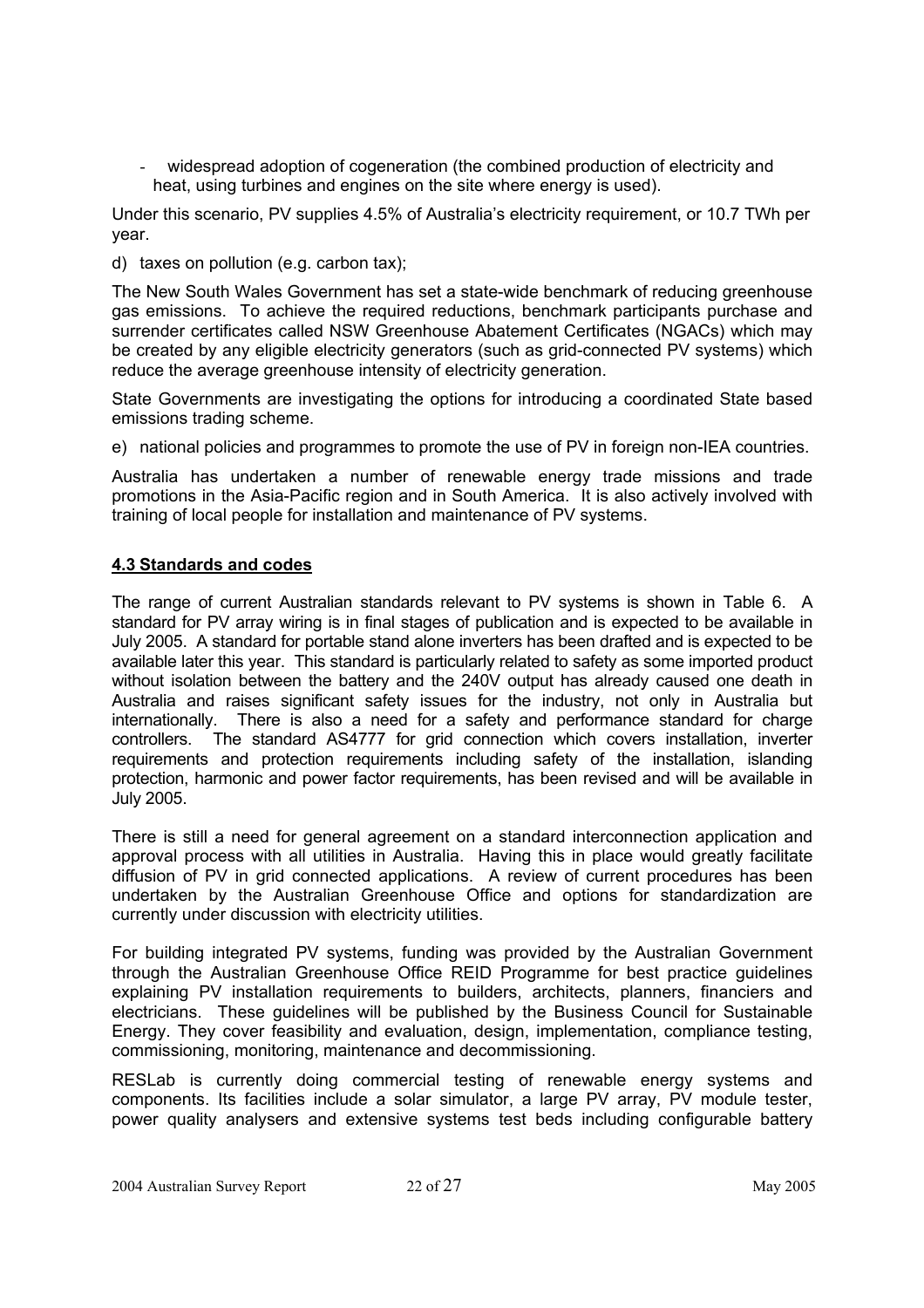energy storage systems and battery capacity test facilities and constant temperature baths, along with other associated test and monitoring equipment.

Stricter Australian occupation, health and safety requirements for insurance purposes are having an impact on small business costs. For PV system installers this has resulted in additional reporting requirements, combined with increased safety and equipment requirements for installation. The associated costs are proportionally higher for smaller systems and have increased overall system costs.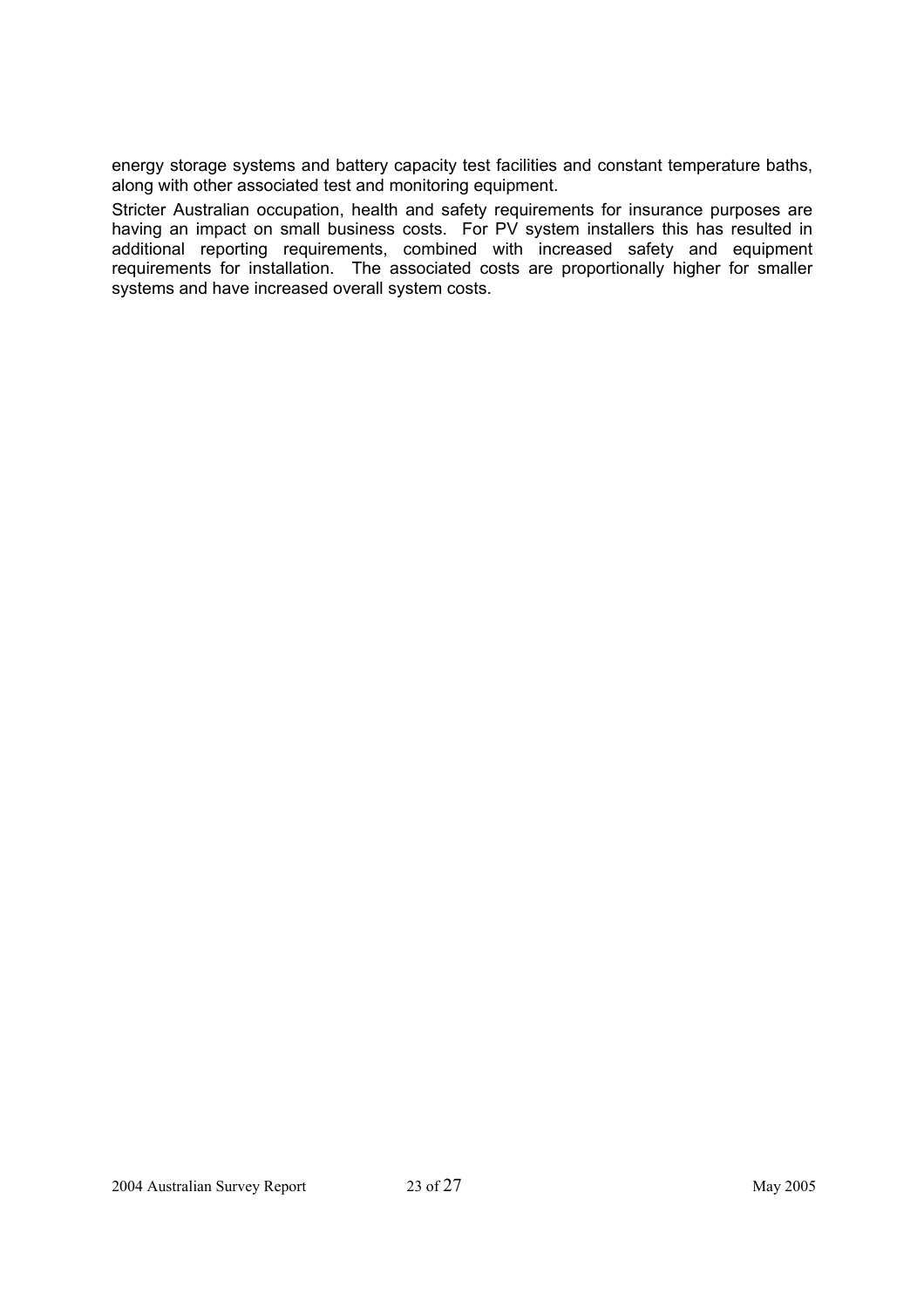|                          |                                   |                                                                                                                                             | <b>Current Date</b>    |
|--------------------------|-----------------------------------|---------------------------------------------------------------------------------------------------------------------------------------------|------------------------|
| Area                     | <b>Standard No. Title</b>         |                                                                                                                                             | οf<br><b>Amendment</b> |
| <b>Battery</b>           | AS4086.1                          | Secondary Batteries for use with Stand-alone power<br>systems: Part 1 General Requirements                                                  | 1993                   |
| <b>Battery</b>           | AS4086.2                          | Secondary Batteries for use with Stand-alone power<br>systems: Part 2 Installation and Maintenance                                          | 1997                   |
| General                  | <b>AS/NZS3000</b>                 | <b>Wiring Rules</b>                                                                                                                         | 2000                   |
| General                  | AS3100                            | AS3100 Approval and test specification - General<br>requirements for electrical equipment                                                   | 2002                   |
| Genset                   | AS3010.1                          | Electrical Installations- Supply by Generating Set-<br>Internal Combustion engine driven sets                                               | 1987                   |
| Grid                     | AS4777.1                          | Grid Connection of energy systems via inverters: Part<br>1 Installation Requirements                                                        | 2002                   |
| Grid                     | AS4777.2                          | Grid Connection of energy systems via inverters: Part<br>2 Inverter Requirements                                                            | 2002                   |
| Grid                     | AS4777.3                          | Grid Connection of energy systems via inverters: Part<br>3 Grid Protection Requirements                                                     | 2002                   |
| System                   | AS1170.1                          | Minimum design loads on structures - Part 1 Dead<br>and Live Loads and load combinations                                                    | 1989                   |
| System                   | AS1170.2                          | Minimum design loads on structures - Part 2 Wind<br>Loads                                                                                   | 1989                   |
| System                   | AS1170.3                          | Minimum design loads on structures - Part 3 Snow<br>Loads                                                                                   | 1989                   |
| System                   | AS4509.1                          | Stand Alone Power Systems: Part 1 Safety<br>Requirements                                                                                    | 1999<br>Under revision |
| System                   | AS4509.2                          | Stand Alone Power Systems: Part 2 System Design<br>Guidelines                                                                               | 2002                   |
| System                   | AS4509.3                          | Stand Alone Power Systems: Part 3 Installation and<br>Maintenance                                                                           | 1999<br>Under revision |
| System                   | DR03389                           | Installation of Photovoltaic (PV) Arrays                                                                                                    | Due July 2005          |
| BOS<br>Components        | DR05919<br>AS/NZS61558-<br>2-16-2 | Safety of Power Transformers, Power Supply Units<br>and Similar Products - Part 2.16.2: Particular<br>requirements for portable inverters   | Due late 2005          |
| <b>BOS</b><br>Components |                                   | Safety of Power Transformers, Power Supply Units<br>and Similar Products - Part 2.16.X Particular<br>requirements for stand alone inverters | Under<br>development   |
| <b>BOS</b><br>Components |                                   | Stand Alone Systems Inverter Performance                                                                                                    | At committee<br>draft  |

# **Table 6: Australian PV and System Standards- Existing and Under Development**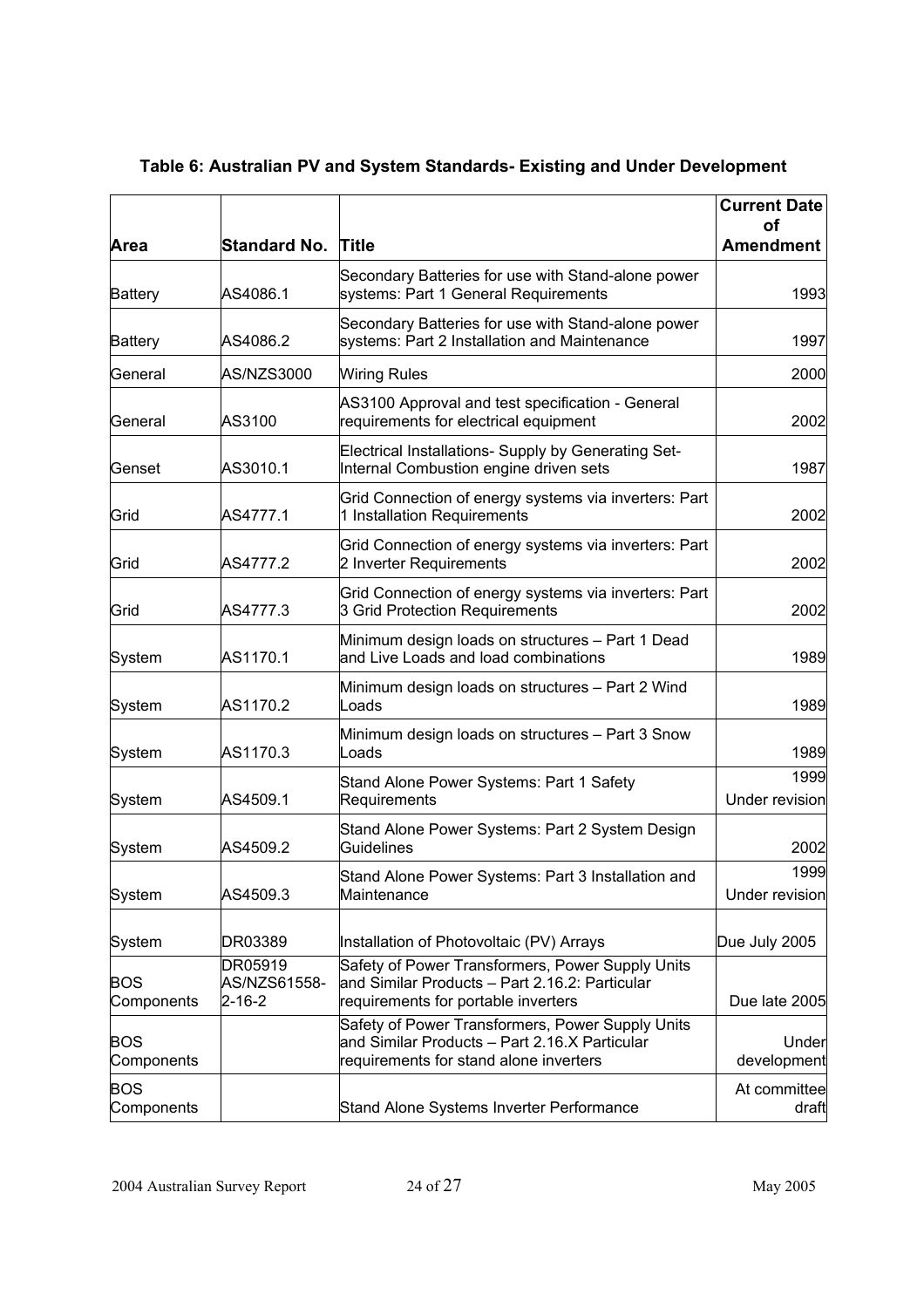## *5 Highlights and prospects*

Installed PV capacity in Australia reached 52 MW in 2004, while production capacity increased to 40 MW. The off-grid market remains Australia's key market sector, however the grid market, including diesel grid, now represents 13% of the total installed capacity.

The PV industry released an Australian Photovoltaic Industry Roadmap in 2004, with industry targets and strategies for each market sector. Its Sunrise scenario envisages an installed capacity of 350 MW by 2010, achieved through more aggressive development of the grid market, as well as substantial PV uptake in the diesel grid market. The Roadmap will be used to coordinate industry development strategies and to promote PV to government and the wider community.

The Australian Government released an Energy White Paper which announced new funding for renewable energy R&D, as well as a major new Solar Cities initiative aimed at trials of high penetration PV and other demand side measures in urban areas. The White Paper also classified PV and Remote Area Power Systems as strategic technologies for Australia. However, it also announced removal of fuel excise from diesel used in stationary applications, a decision which will have significant impacts on the off-grid PV market.

• Details from industry of planned increases in PV module production capacity

Australian PV cell production is expected to increase to 50 MW during 2005.

• Any developments in technologies

A new pilot line producing Sliver cells for Origin Energy will begin operation in 2005.

• Long term targets for installed PV power capacity, or future energy scenarios.

The Australian PV Industry Roadmap has set a target of 350MW installed capacity by 2010, up from 52 MW in 2004. This will require significant increases in grid connected and off-grid non residential PV installations and associated supportive policy and development frameworks.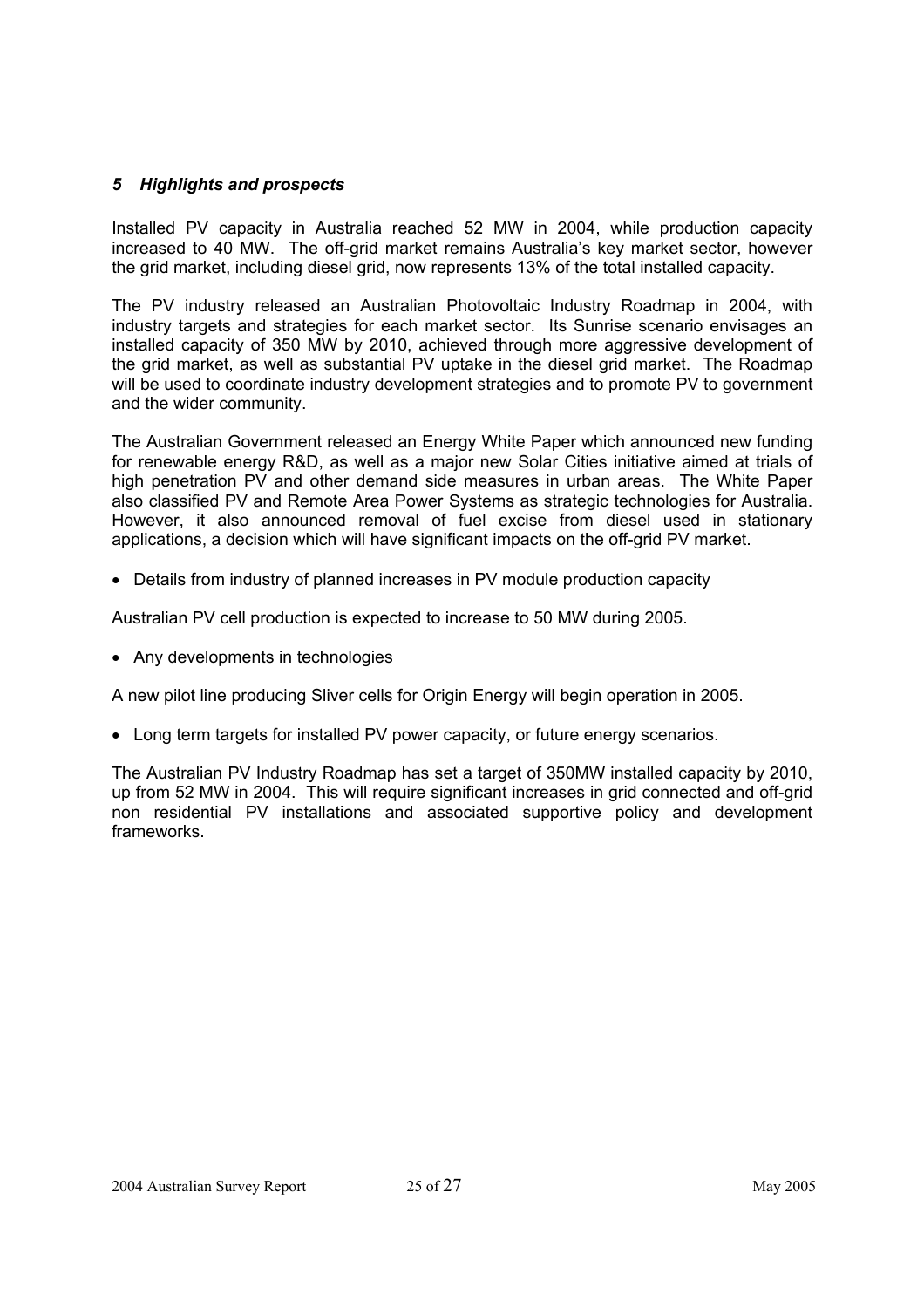## *Annex A Method and accuracy of data*

When preparing the **Trends** report, it is necessary to know the accuracy of the data provided in the NSRs. Therefore, in this Annex please give:

- a) A summary of the methods used to gather, process and analyse the data given in the NSR.
- b) An estimate of the accuracy of the data if this is worse than 10 %. The accuracy can be given as a tolerance (either 20kW ± 20% or 20kW ± 4 kW) or as a range (e.g. 16kW to 24kW).
- c) If a country cannot provide the necessary data please give the reason here.